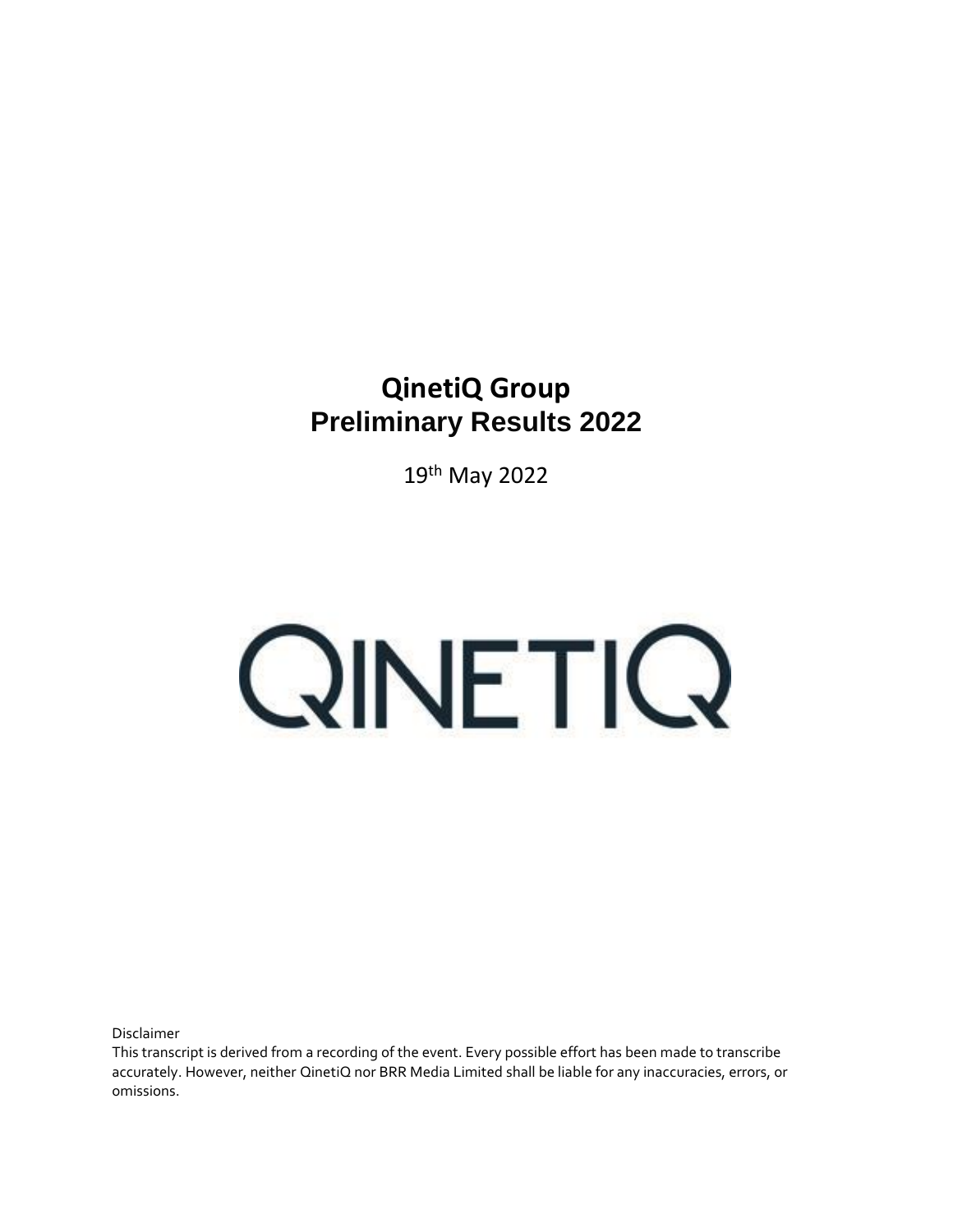- John Haworth: Good morning and welcome. Welcome to our FY '22 results presentation. Welcome both to those of you in the room here in London, and also for those online. I'm John Haworth, I'm head of investor relations at QinetiQ. I'm joined by Steve Wadey, our CEO, and Carol Borg our CFO. Steve and Carol will run through the presentation, after which there'll be time for you to ask questions. Steve, over to you.
- Steve Wadey: Great, thank you, John. And good morning everybody. And as John said, welcome to our FY '22 results. I'm immensely proud of the determination and commitment that our people have shown over the last year, in pulling together to overcome a challenging first half, and delivering a strong second half performance across the group.
- Steve Wadey: The sad events in Ukraine have reinforced the vital importance of a technologically advanced defence industry to society. In the short term, we've seen a modest increase in demand for our capabilities, but more fundamentally, the conflict has reinforced the strategic long term needs of our customers for differentiated solutions. Such as our recent contract with the Royal Navy to support them in developing their future maritime air force, through an interoperable mix of crude and un-crude systems. With a strong balance sheet and an increasing demand for our high value solutions, I'm confident in our long term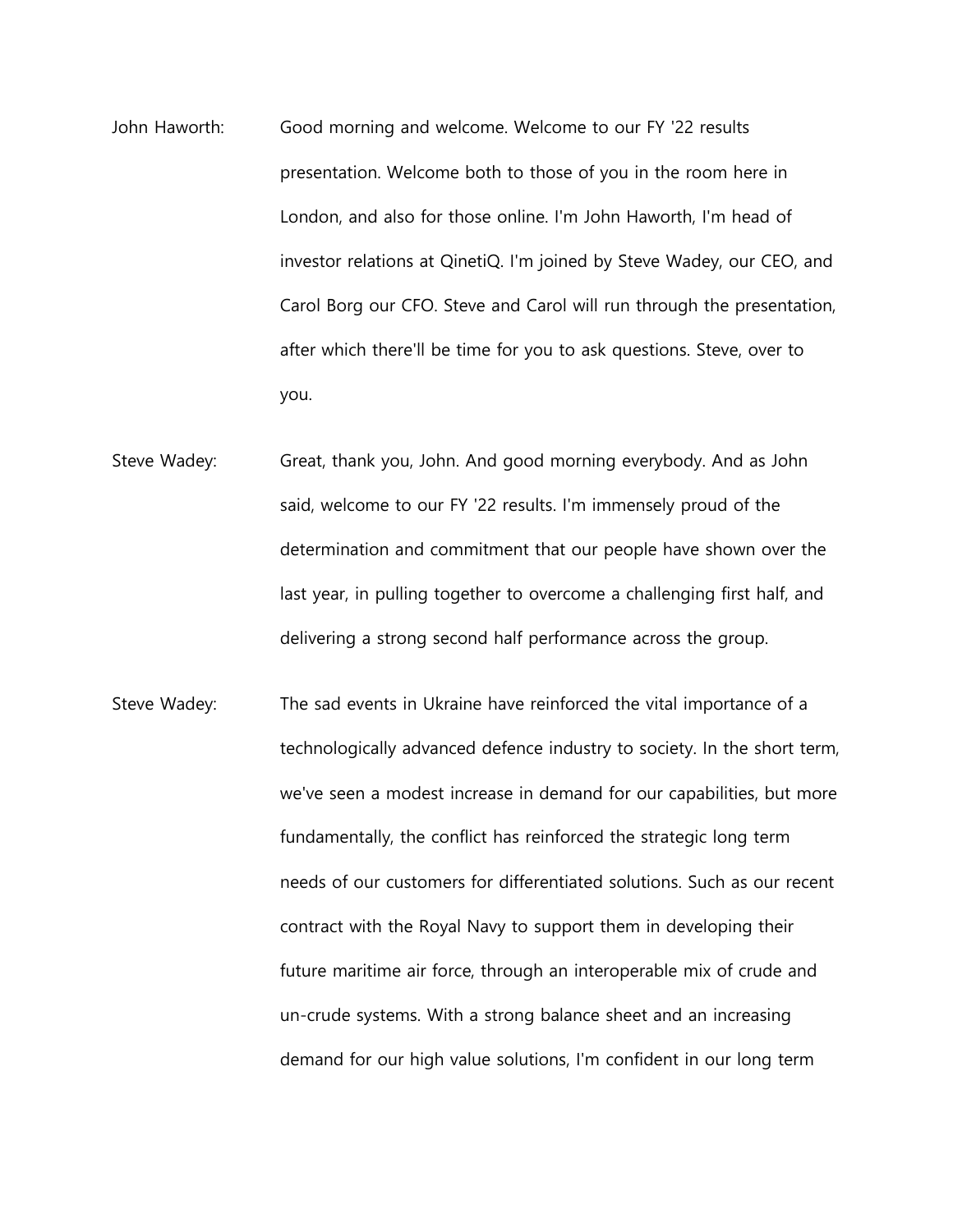strategy to deliver our increased ambition, as we outlined at our investor seminar last month.

Steve Wadey: So the agenda this morning is as follows. I'll start by giving you the headlines. Carol will provide a commentary on our financial results and I'll come back and give you a strategic update. We'll then open up for any questions.

- Steve Wadey: So let's start with the headlines. We've delivered good progress with a strong second half momentum. Orders are up 9% on an organic basis, maintaining a robust order book. Revenue is up 5% on an organic basis. Profit is £137.4 million, equivalent to 11.4% margin before the complex project write-down, which is now fully closed as we said in our quarter four trading update. Cash performance remains strong, with 114% cash conversion, up from 98% last year. And earnings per share is 20.6 pence. And the full year dividend is up 6%, at 7.3 pence.
- Steve Wadey: With continued discipline in execution of our customer focused strategy, we have secured record order intake across the group at £1.23 billion, delivered excellent revenue growth in Australia, up 26%. And in the UK, up 12%, driven by good program delivery across all our major contracts. And US revenue recovery was slower than expected, but our momentum is building, with 20% year on year growth in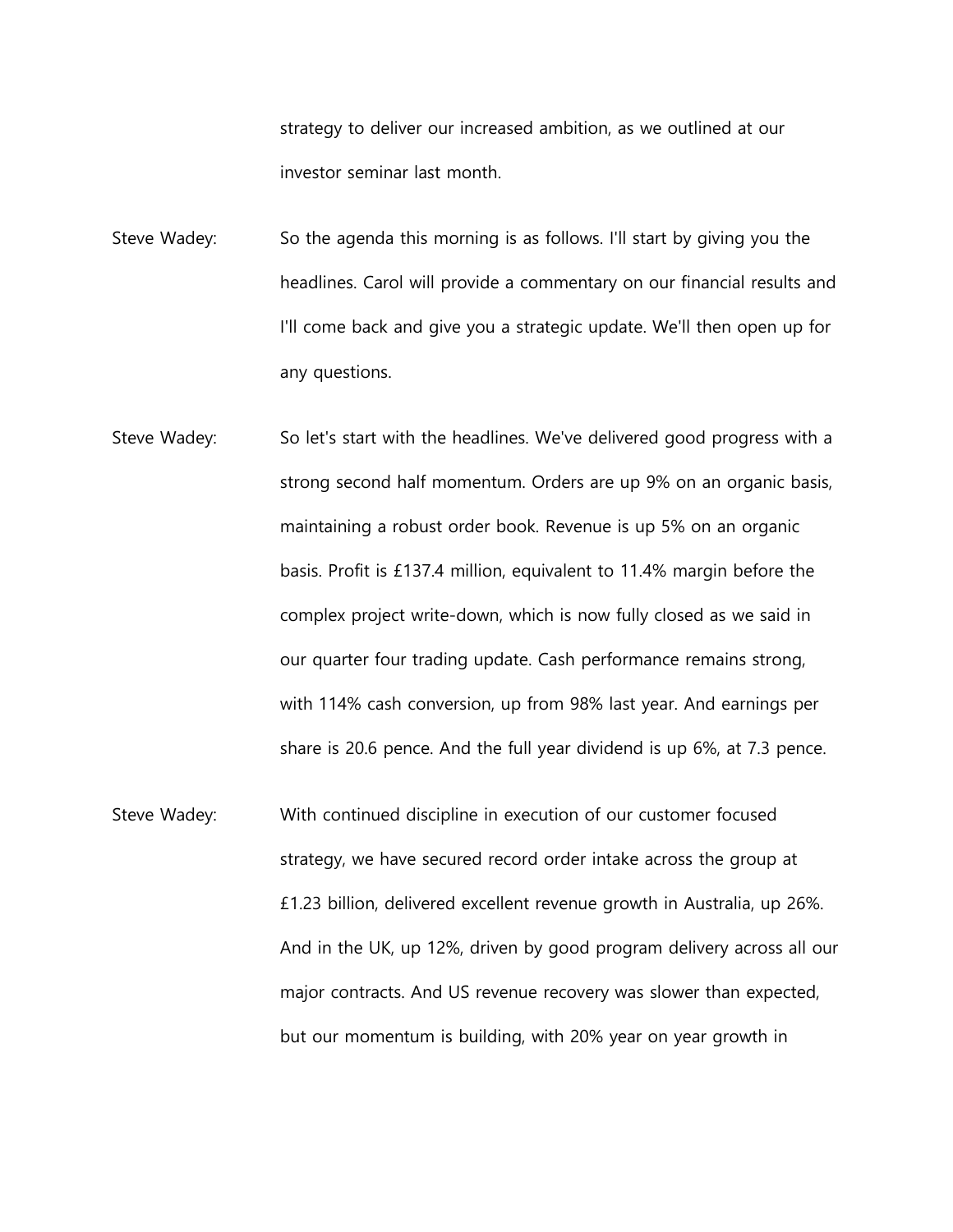orders. At a group level, we've now achieved 75% revenue growth over the past six years.

- Steve Wadey: Looking forward, we start the year in a healthy position. We have £900 million of the year's revenue under contract and we are maintaining expectations for group performance. World events are heightening the market needs for our distinctive offerings. And as we shared at our investor seminar, we have increased the scale of our ambition to grow the company to more than £2.3 billion of revenue, representing a further 75% growth over the next five years.
- Steve Wadey: To realise this ambition, we have a robust plan underpinned by investment in organic growth and strategic acquisitions, with an enhanced focus on our environmental, social and governance responsibility. We are focused and on track to deliver sustainable global growth over the next five years and deliver enhanced shareholder return.
- Steve Wadey: Our performance has been underpinned by a number of significant operational highlights across our global company. In the UK, we delivered NATO's largest missile defence exercise, leveraging our successful investment in the long term partner agreement. The engineering delivery partner contract continues to grow with £320 million of new orders. We secured more than £160 million of digital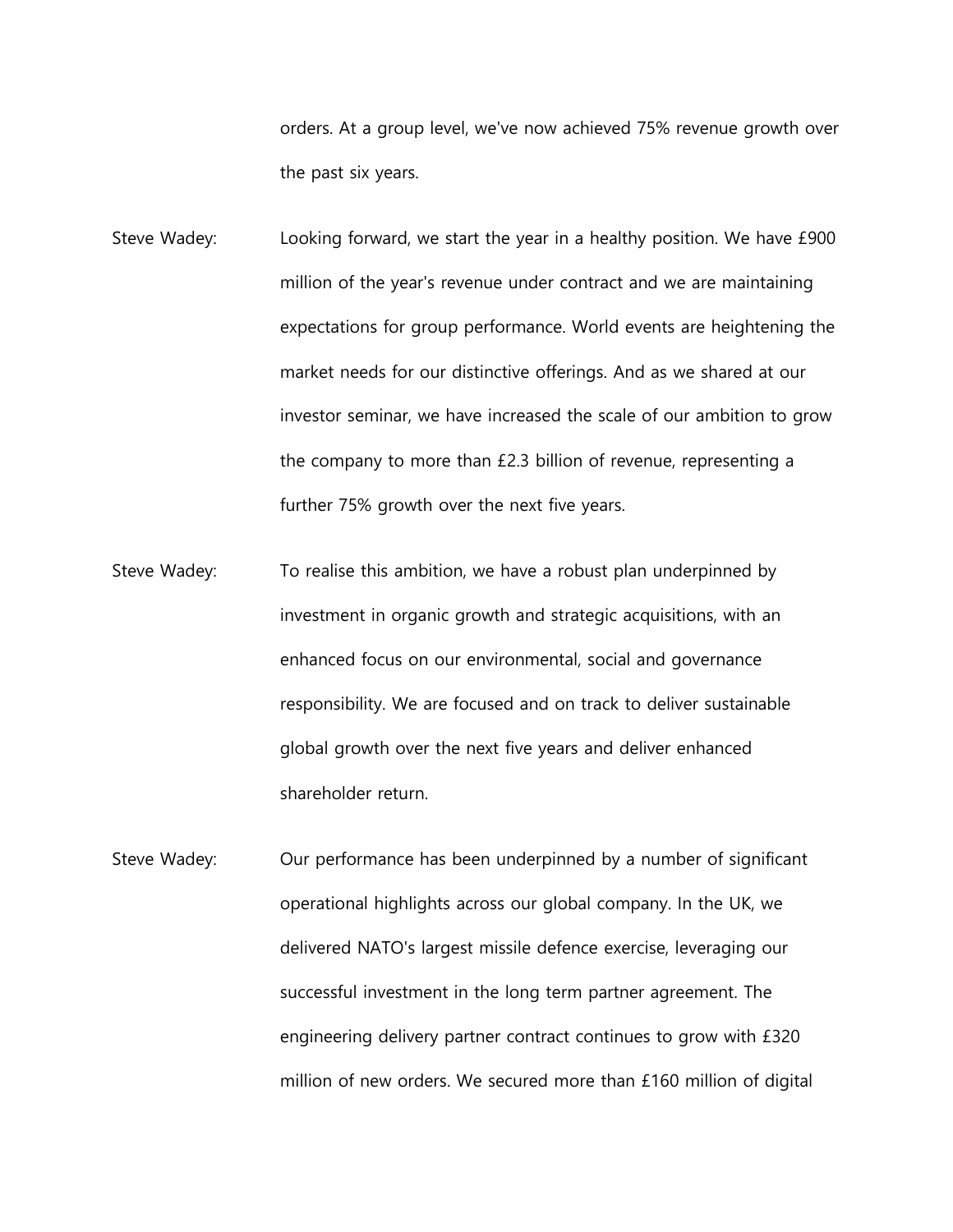intelligence orders, demonstrating the criticality of our cyber and information advantage offering.

Steve Wadey: In February, I was delighted to welcome Shawn Purvis as the new president and CEO of our US business. She is strengthening her team and focused on improving our operational performance, including winning larger, longer term programs, such as the \$70 million production phase for the next generation bomb suit. Our Australian business continues to go from strength to strength, including winning \$97 million of new contracts to deliver technical and engineering services.

- Steve Wadey: Following the pandemic, I'm really pleased to see our target systems business fully recovered with the largest ever order intake at £42 million. In Germany, we continued flying operations throughout the year and are focused on pursuing future opportunities for both operational training and special missions. And finally, our space business in Belgium has had a really excellent year, with a number of record contracts from the European Space Agency and delivered record revenue.
- Steve Wadey: These are just a few of many operational highlights across the company, where we are delivering high value solutions critical to national defence and security challenges, demonstrating our strategy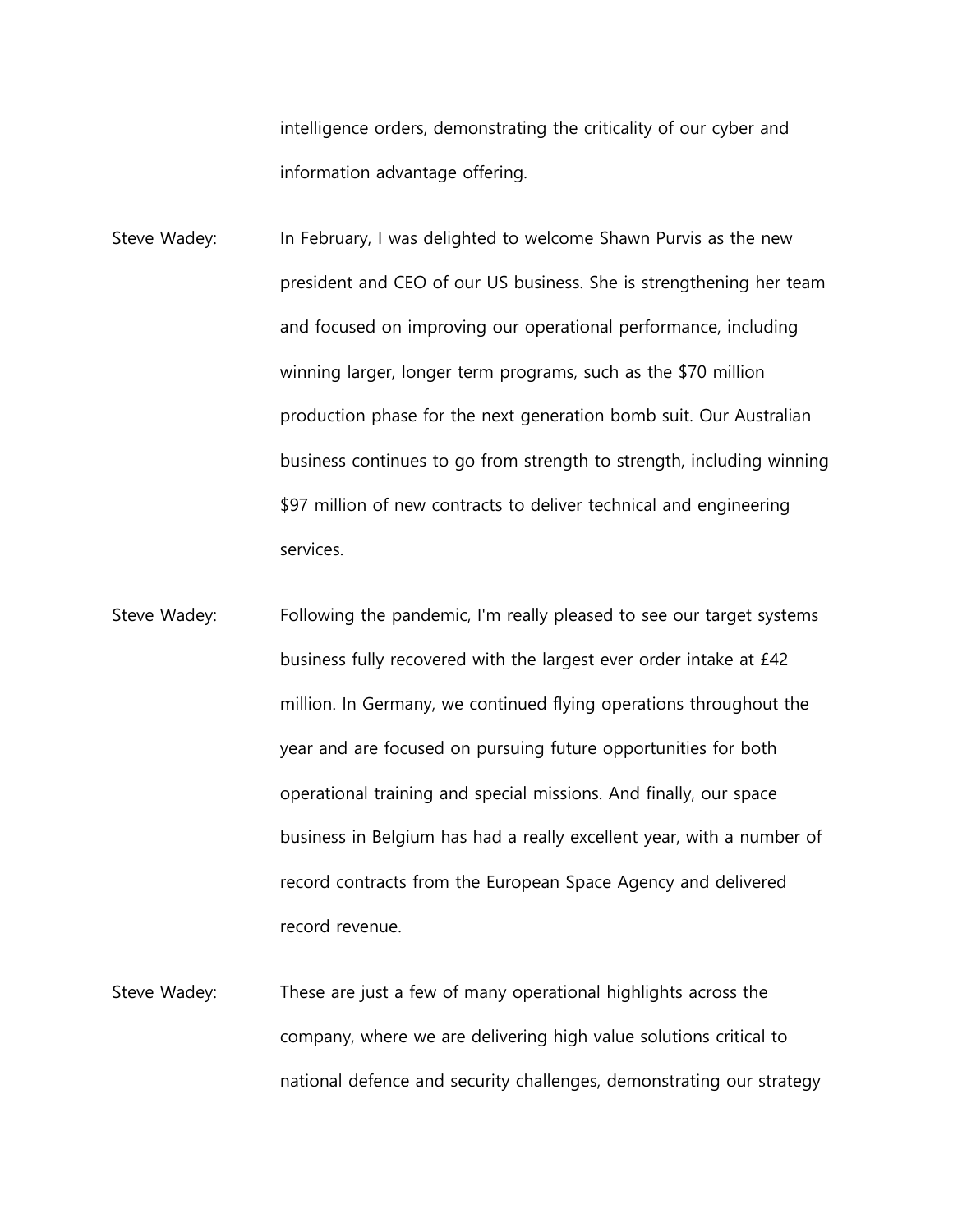in action. I'll now hand over to Carol to take us through the financial results.

- Carol Borg: Thanks, Steve. Good morning, everyone. It's really lovely to see some of you again in person, following our investment seminar a couple of weeks ago. I intend to provide more detail confirming what we presented in our Q4 trading update, that our FY '22 results will be marginally ahead of our previous guidance and current market consensus expectations.
- Carol Borg: As Steve alluded to, FY '22 has been a year of two halves. Our first half was indeed challenging, impacted by two discrete short-term issues. Drawing on the resilience, strength and disciplined execution across the entire organisation, we have delivered a strong second half, and overall have delivered good underlying operational performance at a group level for the full year.
- Carol Borg: This slide shows our top six financial KPIs that summarise our financial performance for the year. The top row shows that we have delivered our largest order intake at 1.23 billion, growing 7% on a reported basis, demonstrating high demand for our distinctive offerings. Strong revenue at 1.32 billion growing 3% on a reported basis, through good program execution and delivery across all our major contracts. Strong cash performance with underlying net cash flow from operations at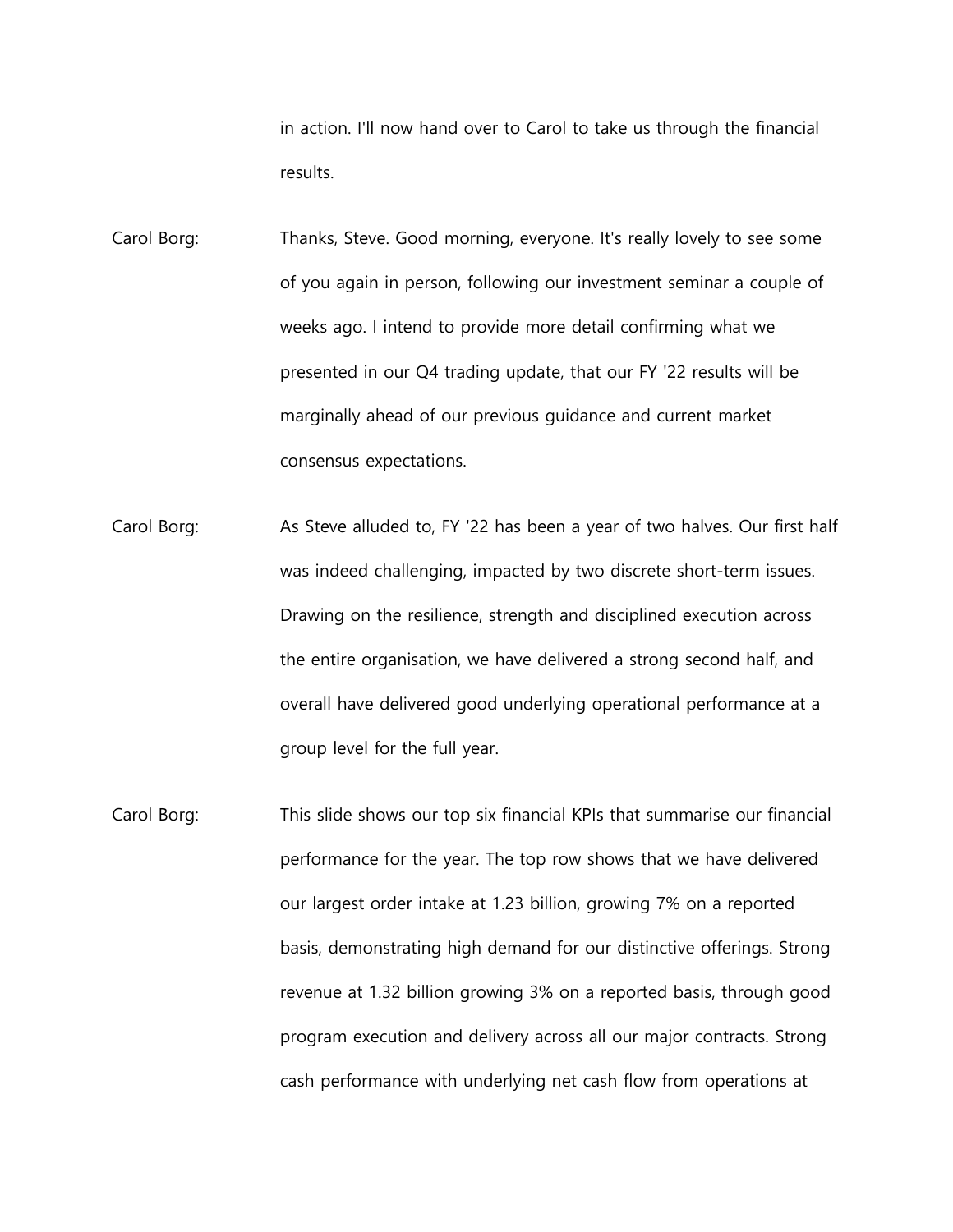215.3 million, an increase of 8% on a reported basis, largely due to robust working capital management.

Carol Borg: You're all aware that we had a complex project write-down in our H1 results. As communicated in our Q4 trading update, we have now fully closed the complex project contract and the financial impact remains the 14.5 million write-down with no additional financial risk. To assist in understanding of our underlying performance, I will make some comparisons to results pre write-down.

- Carol Borg: The second row shows we have delivered good underlying operating profit at 137.4 million, which is equivalent to 11.4% margin pre writedown, consistent with our short-term guidance. If not for the writedown, we would've delivered underlying profit in line with last year. This impact flows through to the remaining two KPIs, underlying return on capital employed of 26%, decreasing by two percentage points, and underlying basic earnings per share of 20.6 pence, decreasing by 7%. So in summary, good progress with strong second half momentum, resulting in overall good underlying performance in FY '22 at a group level.
- Carol Borg: So now onto orders, we've secured impressive order growth at 1.23 billion, growing 7%, 9% on an organic basis. As referred to by Steve, in EMEA Services, this has included 320 million of engineering delivery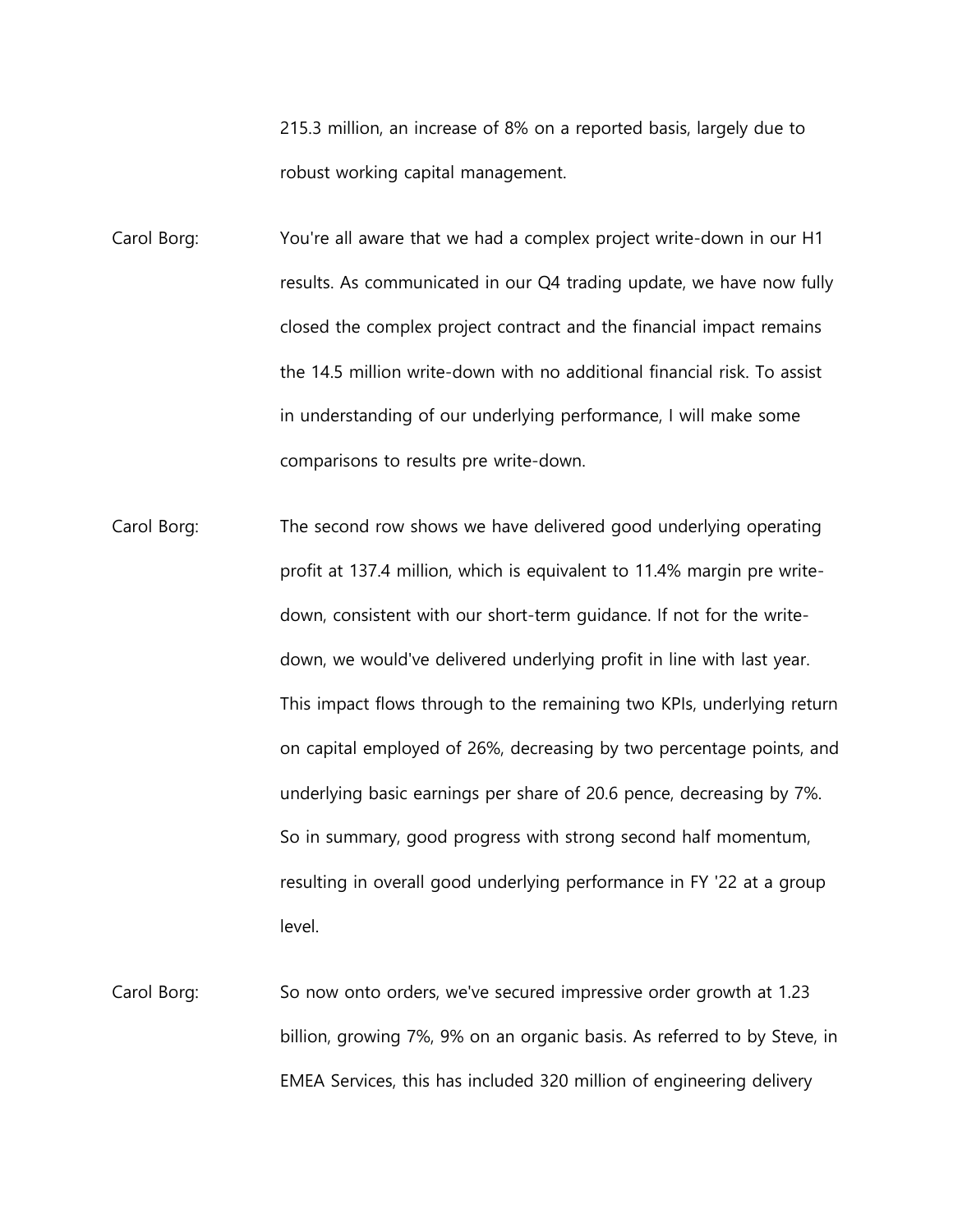partner EDP framework orders, 115 million under the weapons sector research framework. And in excess of 160 million from defence digital and defence intelligence. In global products, this has included a \$62 million US order for the full rate production contract of the SPUR robots.

- Carol Borg: We continue to build a significant order backlog at 2.83 billion as at the 31st of March, 2022. What is pleasing to see is our success in winning new business for our distinctive offerings outside the longterm partnering agreement, LTPA. The LTPA is a large multi-year contract that was booked in prior years. As we deliver revenue under this contract, this will naturally reduce the LTPA order backlog. Order backlog excluding the LTPA is continuing to steadily increase with 7% CAGR increase now standing at 1.33 billion.
- Carol Borg: We can also see the realisation of our previously stated strategy of moving towards larger, longer term contracts. In FY '22, 34% of our orders were greater than 5 million in contract value, an increase from 28% two years ago. Steve will present how this translates into our pipeline later in the presentation.
- Carol Borg: Revenue. We have delivered strong revenue at 1.32 billion, growing 3%, 5% on an organic basis. This has been driven by 13% organic growth in EMEA Services, primarily due to ongoing EDP growth, new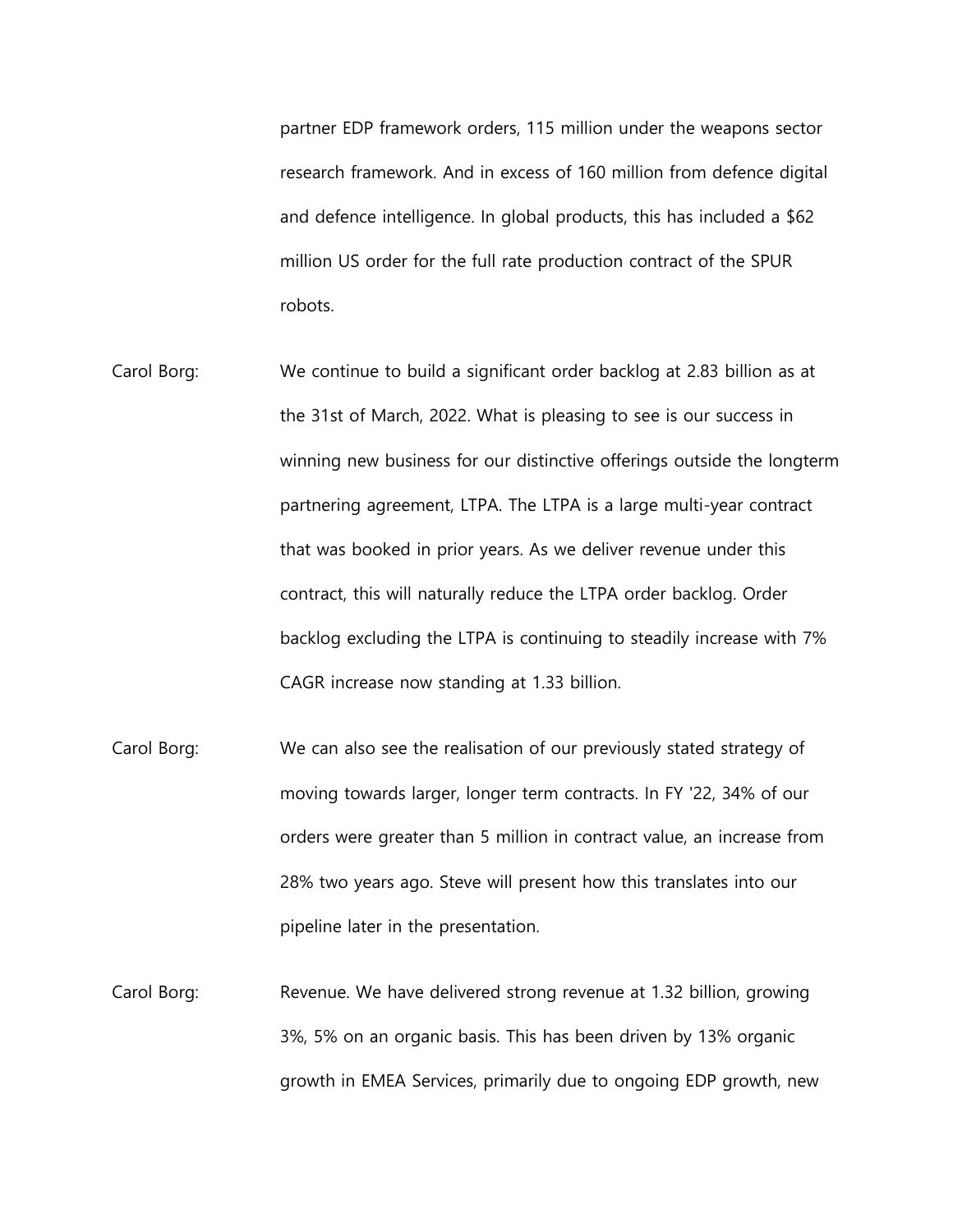work under the weapons sector research framework contract, and work delivered under the major service provider contract in Australia, again, as referred to by Steve earlier.

- Carol Borg: Global products was down 16% organically, due to the US revenue performance recovery being slower than expected. H2 US revenue was in line with H1 revenue, largely due to changing market dynamics and the US defence budget being constrained by the extended continuing resolution. We start the new financial year with approximately 900 million of the group's FY '23 revenue under contract, compared to 800 of the FY '22 revenue under contract at the same time last year. This reflects strong performance in our key framework contracts and provides a greater level of confidence in the delivery of our FY '23 results.
- Carol Borg: We have delivered good underlying operating profit at 137.4, ahead of the 135 million that we guided in the Q4 trading update. This represents a decline of 9%, 12% on an organic basis. As illustrated on this chart, pre write-down underlying operating profit would be in line with last year, equivalent to 11.4% margin, consistent with our shortterm guidance. EMEA Services delivered 14% organic growth, driven by revenue increases and continued focus on operational efficiency. Unfortunately, this only partially offsets the decrease in global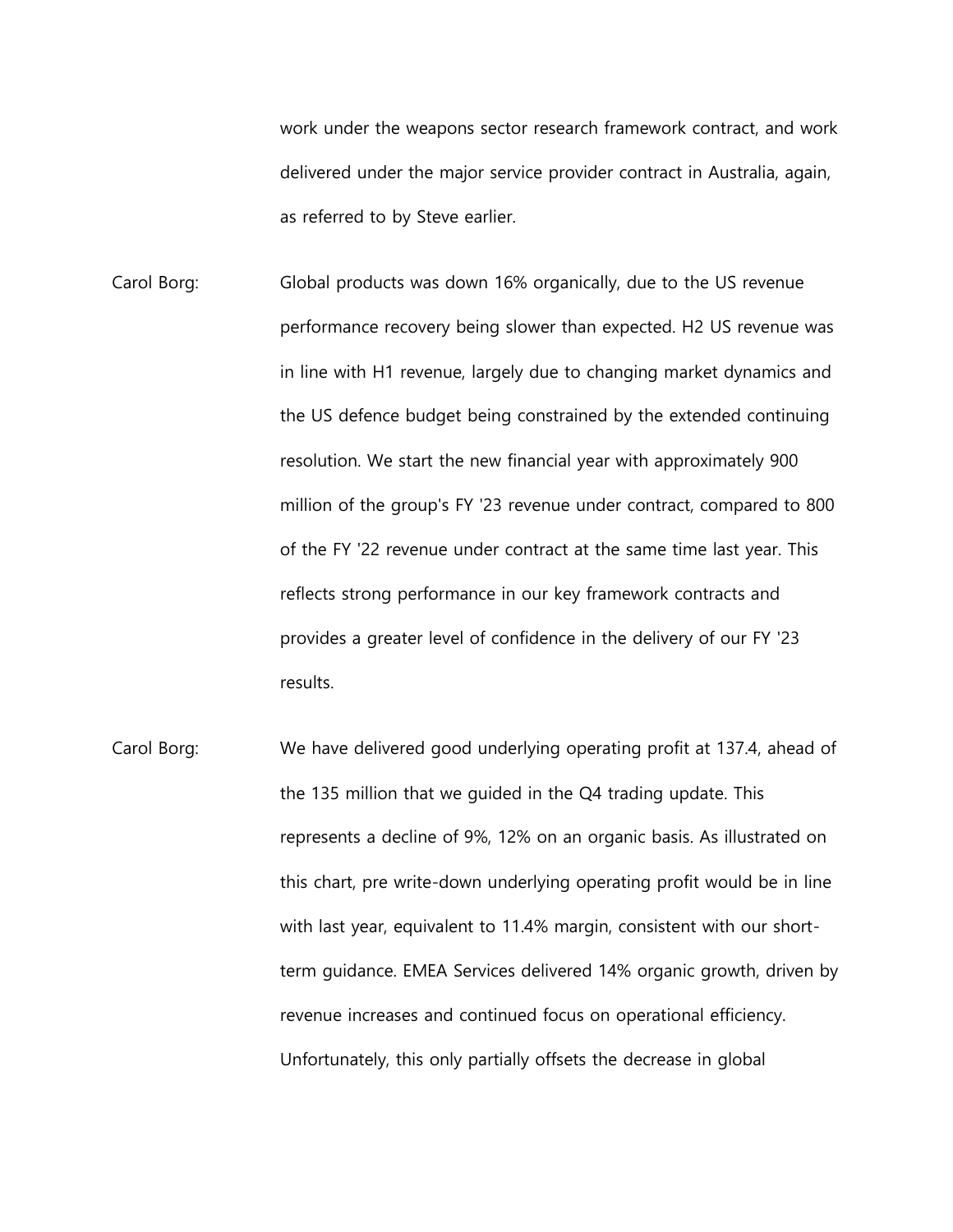products, which as communicated in our H1 results, was primarily due to slower recovery in the US and the complex project write-down.

- Carol Borg: So now turning on to the divisional split of the group performance. First, we have EMEA Services. EMEA Services has delivered significant year on year growth across all businesses, driven by successful implementation of our strategy to win larger, longer term contracts, which gives us greater visibility and margin stability. We've increased orders by 6%, revenue by 13% and operating profit by 14%, all on both a reported and organic basis.
- Carol Borg: Operating profit margin remains strong at 12.8%, slightly ahead of last year, reflecting ongoing discipline contract delivery and execution and cost control measures. With a book to bill ratio of 1.1 times excluding the LTPA, we have maintained a substantial order backlog, which gives us good forward revenue visibility.
- Carol Borg: Next, on global products. Global products has had a number of notable achievements in year, including the full rate production CRS(I) contract for SPUR robots, which I mentioned earlier. And as referred to by Steve, our targets business delivered a record high order intake. These achievements have unfortunately been offset by slower performance recovery in the US, nothing of which is new, rather it is consistent with what we have mentioned in our H1 results.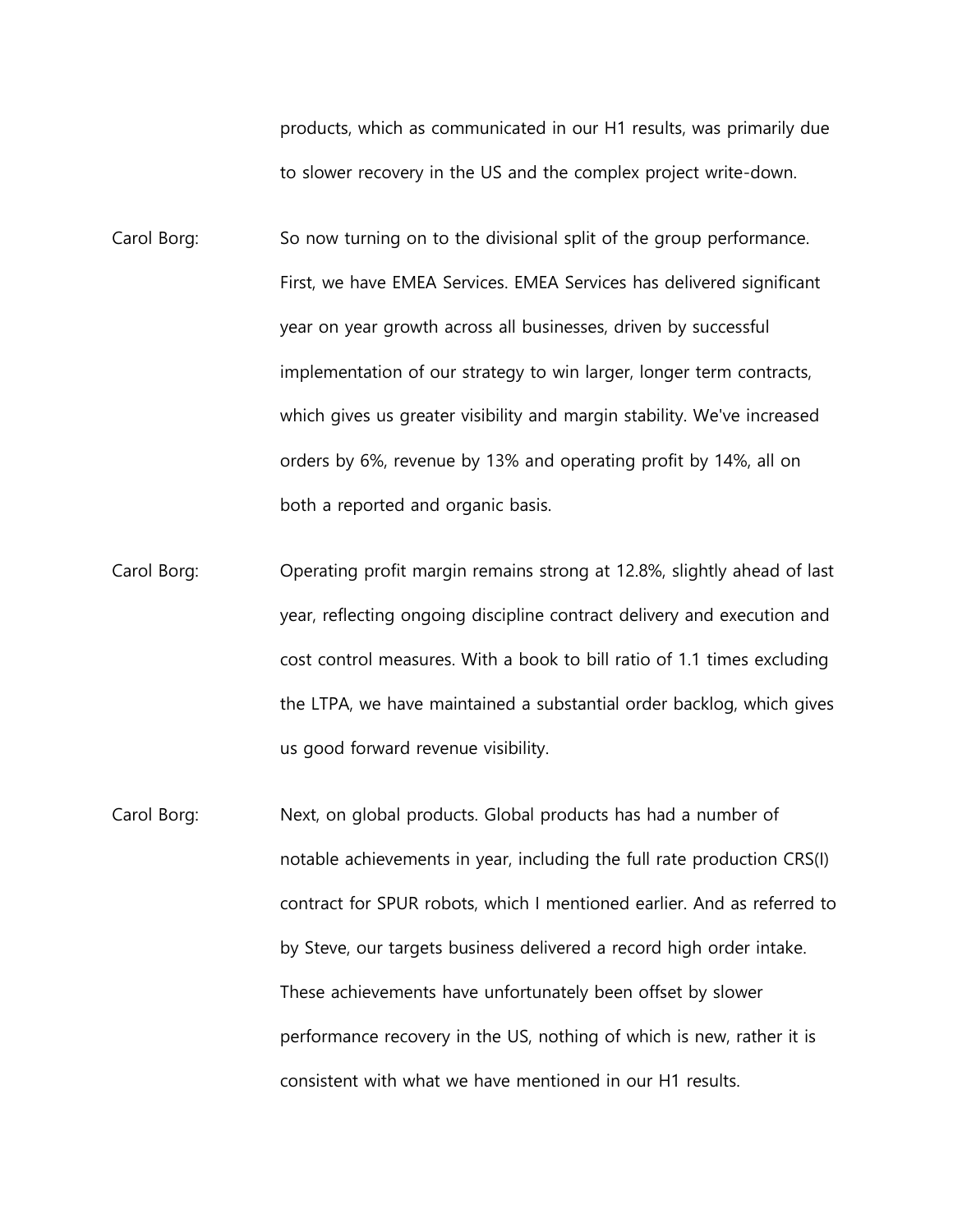- Carol Borg: Order intake was up 8%, 20% organically, driven by the achievements I have just mentioned, partially offset by the write-down, which impacted orders by 22.5 million. Revenue was down 23%, 16% organically, largely driven by slower recovery of the US performance as I explained earlier, with operating profit at 0.7%.
- Carol Borg: But excluding the impact of the write-down, the operating profit margin would be 6%. We continue to work towards double digit operating margin for this division in the medium term. Whilst we've experienced slower recovery in the US, momentum is building, as evidenced by a book to bill ratio of 1.2 times. We are confident in the local leadership teams to deliver strong revenue and profit performance in FY '23.
- Carol Borg: So onto cash. We have delivered strong cash with underlying net cash flow from operations of 215.3 million, equating to a cash conversion of 114%, largely due to robust working capital management. Listening to stakeholder feedback, we have changed our cash conversion definition to reflect our pre-capital expenditure cash flows as a proportion of EBITDA in order to demonstrate how we convert our profit, excluding interest, tax, depreciation and amortisation into cash flow.
- Carol Borg: Under this new definition, we achieved underlying cash conversion of 114%, an increase from 98% last year, applying the new definition.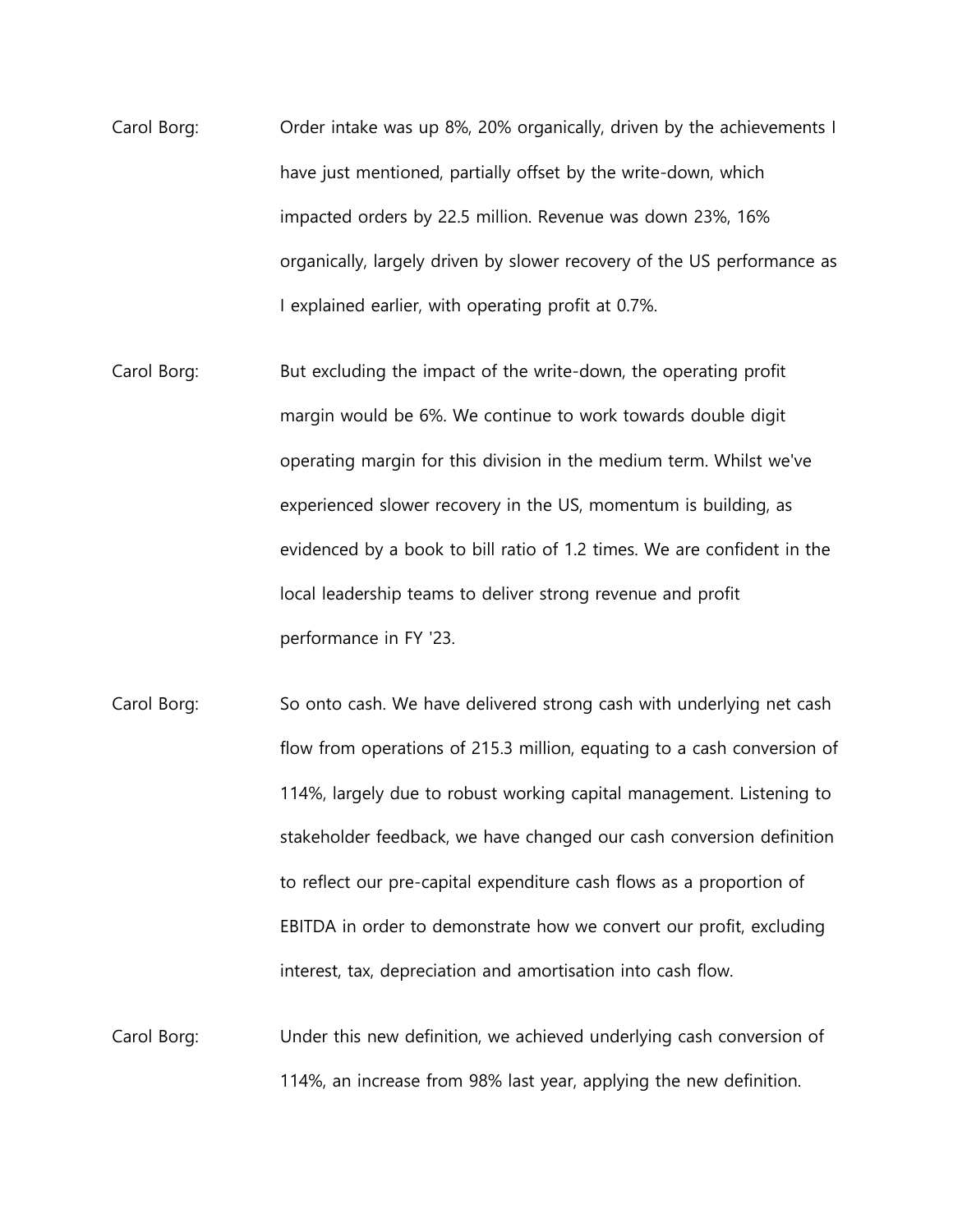Also, we invested 84.3 million in capital expenditure, predominantly driven by the ongoing LTPA and digital transformation.

Carol Borg: We retain a strong balance sheet to support investment in our longterm growth strategy. After paying tax of 20 million and dividend of 40.2 million, we delivered a net cash position of 225.1 million as at the 31st of March, 2022. We maintain a rigorous approach to the deployment of our capital, scrutinising organic and inorganic opportunities in the same manner, to ensure returns to our shareholders appropriately reflect the risks.

- Carol Borg: As I presented at our investment seminar three weeks ago, we have a clear and concise capital allocation policy that we continue to deploy for the benefit of all of our stakeholder groups. Examples of what we executed under this policy in FY '22 are as follows. Priority one, investing in our capabilities, both organically and inorganically.
- Carol Borg: I mentioned on the previous slide, our 84 million organic investment in capital expenditure. We continue to explore inorganic opportunities that support our long term growth strategy, evidenced by a specific adjusting item recognised this year in relation to an unsuccessful inorganic acquisition opportunity. Priority two, maintaining balance sheet strength. As mentioned on the previous slide, we have delivered excellent cash performance, both in terms of cash conversion and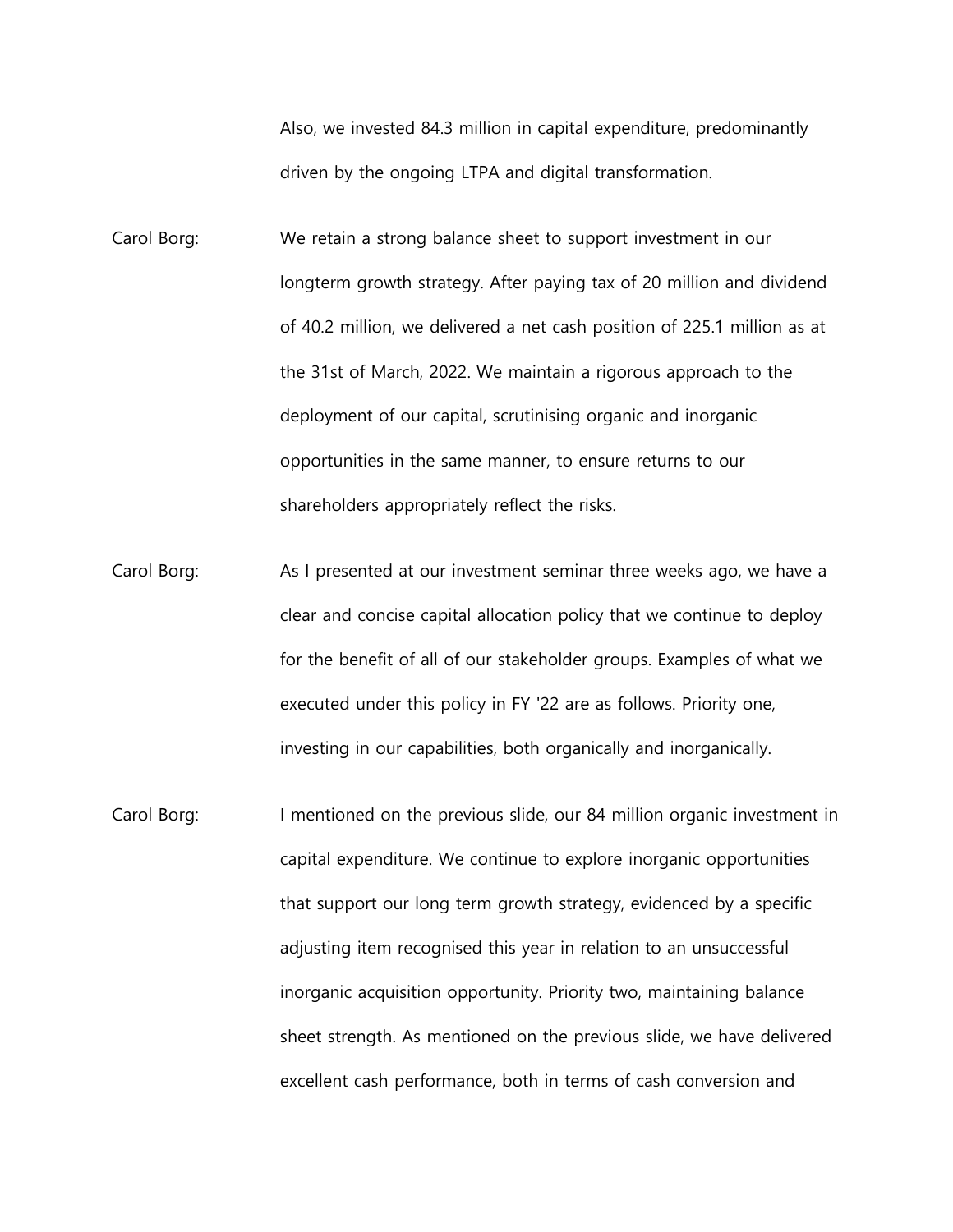ending cash balance. Our balance sheet could support leverage if we felt it appropriate for the right strategic acquisition opportunity. This is not a target, but something we are open to considering to support the long-term growth of the group, obviously, if it passes our three investment gates of strategic fit, economics and deliverability.

- Carol Borg: Priority three, providing a progressive dividend to shareholders. We have announced a full year dividend of 7.3 pence per share, an increase of 6% from last year and have made dividend payments of 40.2 million during the year. And finally, priority four, returning our excess cash to shareholders. We continue to regularly review this to ensure consistency with our overall strategy. Whilst we have had a material cash balance for a few years and with good operational performance and strategic rigour, this may continue to increase in the short term. We are comfortable with this as it gives us the flexibility in prosecuting our strategy as you will hear from Steve later in the presentation.
- Carol Borg: Other technical factors. The following slide shows the result of the other technical factors contributing to our financial results and the expected trajectory into FY23. Net finance expense is expected to remain consistent into next year. Effective tax rate is expected to increase due to the growth in proportion of international profits. Tax cash outflow is expected to remain consistent into next year.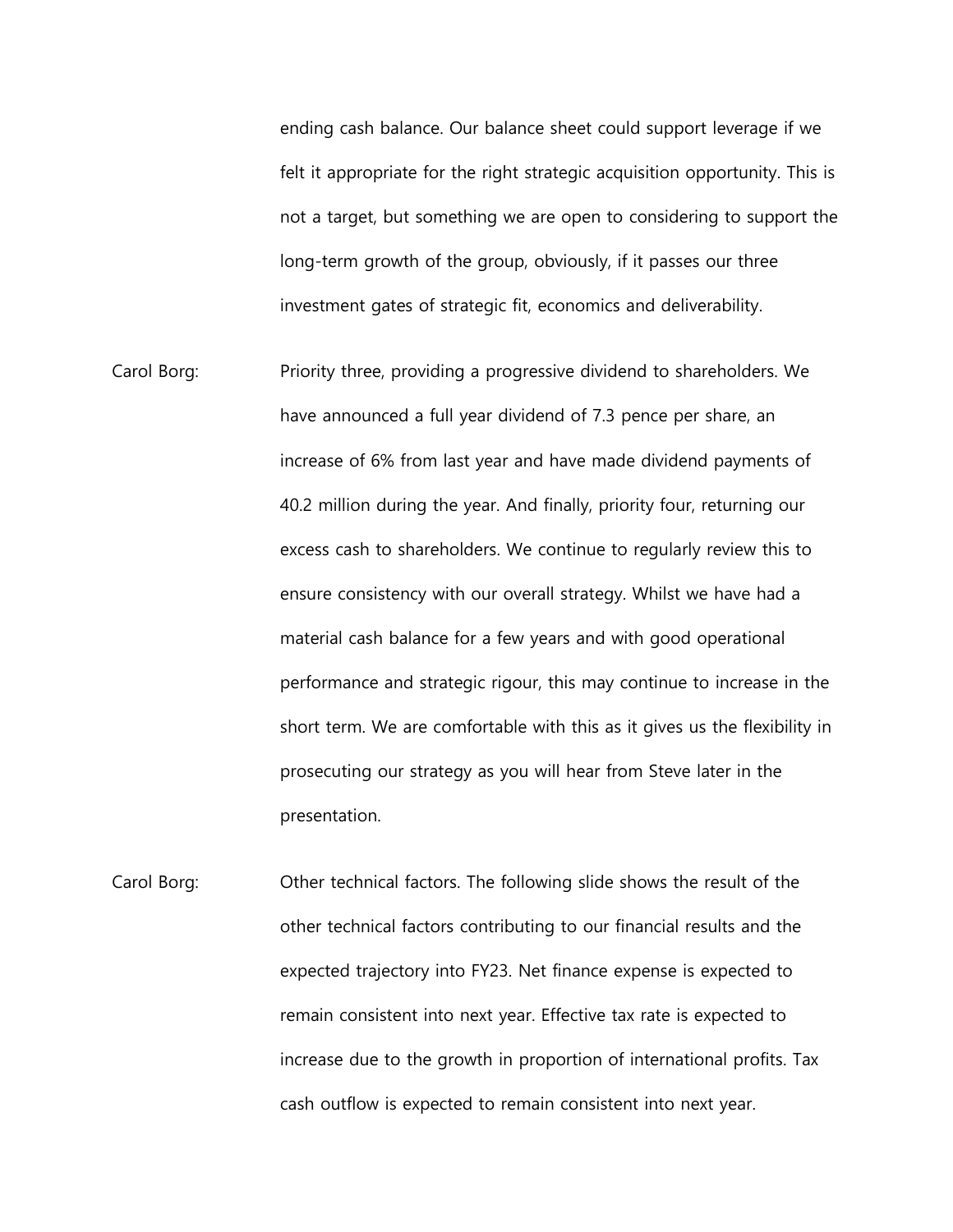Networking capital is expected to realise a modest cash outflow as a result of our growth ambition. And capital expenditure is expected to increase to the upper end of our guidance of 90 to 120 million as we continue to invest in our customer facing propositions, our employee value proposition and our business infrastructure.

- Carol Borg: And finally, our outlook statement. We enter FY23 with confidence, a healthy order book, 900 million of revenue under contract and positive momentum. We remain confident to deliver in line with our current expectations for FY23, with mid-single digit organic revenue growth and operating profit towards the middle of our 11 to 12% expected range, lower than our medium to long term guidance driven by inflationary pressures and our continued investment to support future growth. As you will hear from Steve, our ambition is to deliver circa 75% growth in the next five years as we have delivered in the last six years with revenue of more than 2.3 billion in FY27 and beyond.
- Carol Borg: This means we are targeting mid-single digit percentage compound organic revenue growth over the next five years with strategic acquisitions further enhancing this growth. We are targeting an operating profit margin of 12 to 13% in the mid to long term, and ROCE is forecast to remain strong at the upper end of the 15 to 20% range. And with that, I'll now hand back to Steve.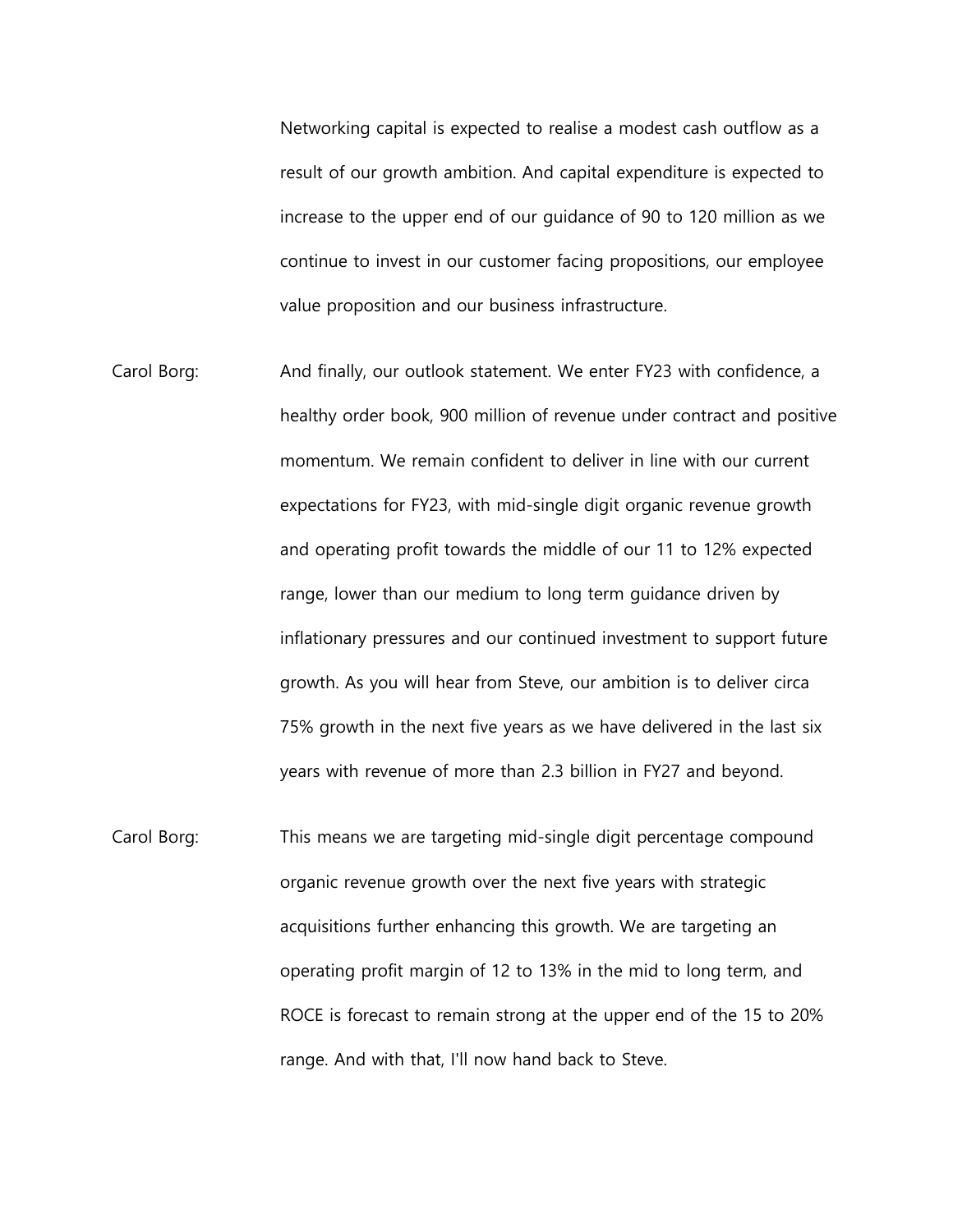- Steve Wadey: Great. Thank you, Carol. Now let's turn to our strategic update. QinetiQ's investment case is to grow an integrated global defence and security company operating in attractive markets with distinctive offerings to deliver enhanced shareholder returns. Over the last six years, we've built a company delivering good operational performance as shown from the left to the middle of this slide, growing by 75% to £1.32 billion of revenue and growing operating profit at 6% per year, excluding the one-time write-down. By focusing on our customer's needs, we've also increased our forward visibility with our three-year revenue cover, nearly doubling to £1.9 billion, and our five years order pipeline more than tripling to £7 billion.
- Steve Wadey: Building on this strong momentum and with recent world events reinforcing the long-term needs of our customers we have chosen to increase the scale of our ambition. Our plan is to grow by another 75% over the next five years, to more than 2.3 billion revenue as shown from the middle to the right of this slide. As you heard from my team at the seminar last month, we see 30% of this growth coming from the UK and more than 50% coming from Australia and the US. This plan is enabled by our strong balance sheet and underpinned by rigorous financial discipline through both organic opportunities and strategic acquisitions.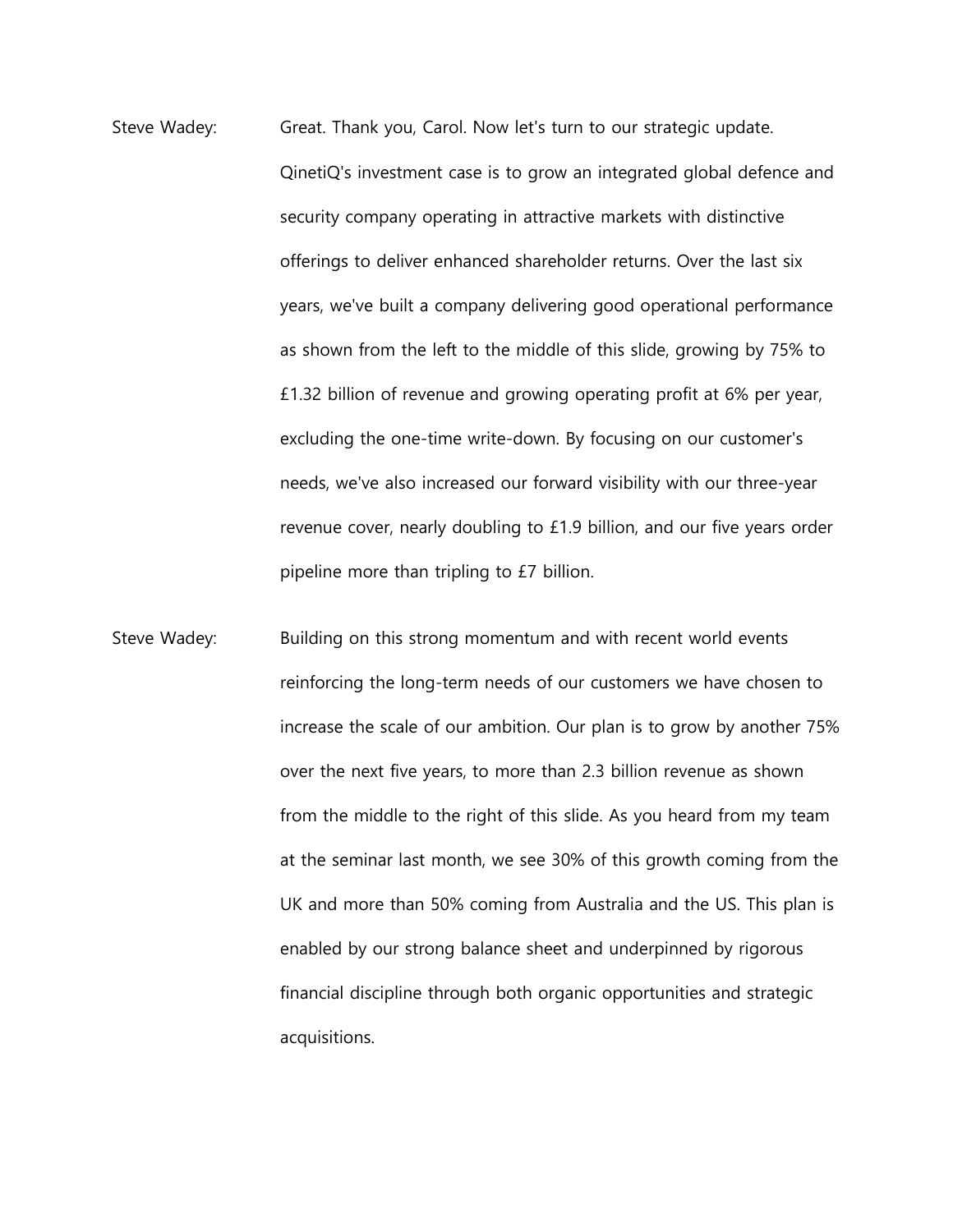- Steve Wadey: We're at an exciting stage in the development of the company and are focused on delivering sustainable global growth for all our stakeholders over the long term. The global security situation is worsening, tensions have risen to new heights following Russia's invasion of Ukraine, and the Indo-Pacific threat remains. These threats are driving budget prioritisation and defence modernisation. This picture shows our addressable market in each of our home and priority countries and our current market share, demonstrating that we have significant growth potential.
- Steve Wadey: In the United States, the budget request this year has the largest ever requirement for research and development and testing evaluation of advanced technologies, such as cyber space and artificial intelligence. Science and technology also remains at the heart of the UK's strategy with £6.6 billion investment over the next four years into research and development and rapid experimentation of next generation capabilities. The Australian defence budget continues to grow rapidly with a strong commitment to building sovereign industrial capability, including test evaluation and robotics.
- Steve Wadey: In the last year, we have also seen the creation of a trilateral partnership between the governments of Australia, the United Kingdom, and the United States known as AUKUS. The AUKUS partnership initially formed with a focus on submarines has recently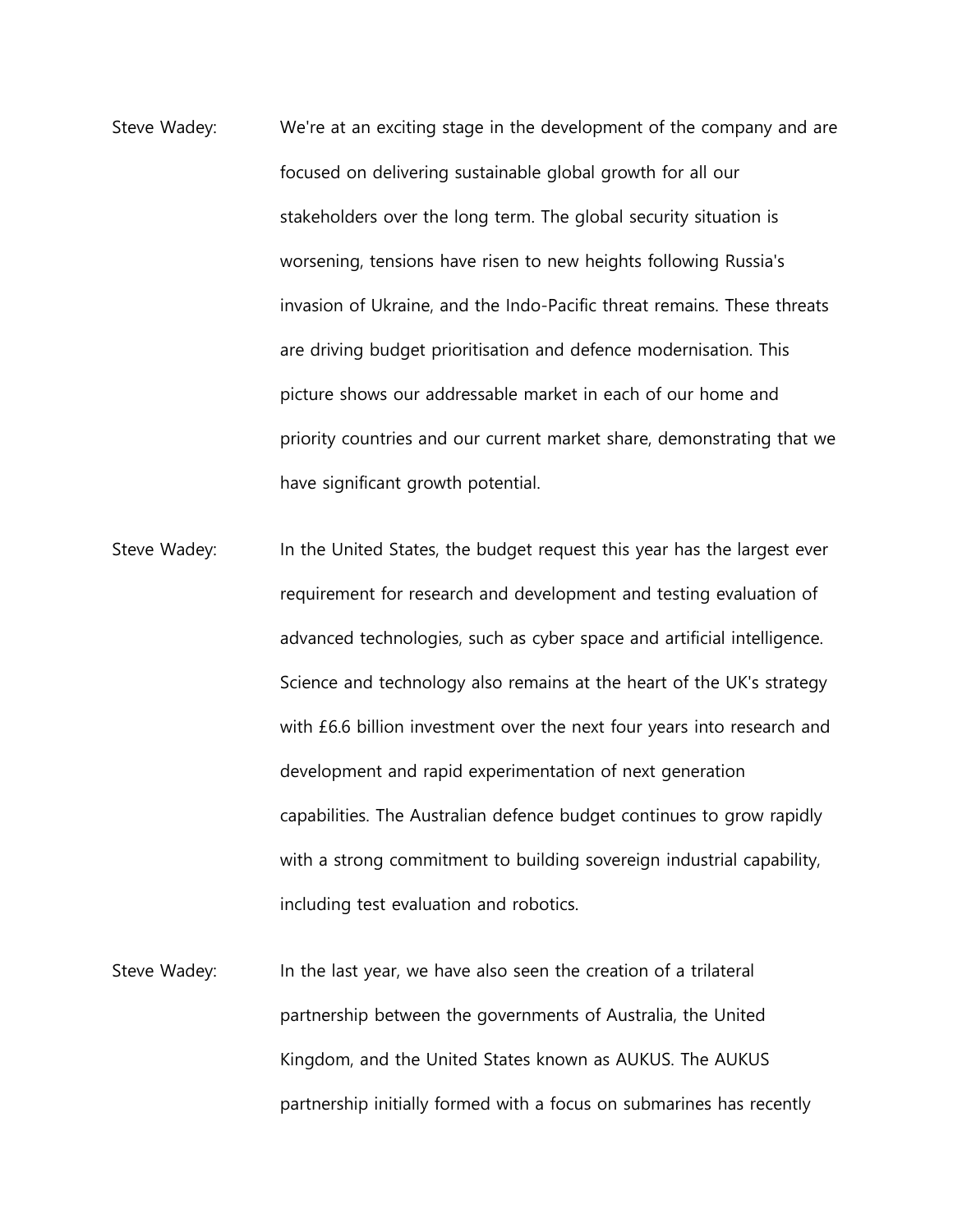been expanded to include advanced capabilities such as counter hypersonics. By focusing on these countries and their increased emphasis on novel capabilities, we see heightened need for our highvalue solutions to drive growth into an addressable market worth more than £20 billion per year.

- Steve Wadey: Within this market context, our strategy is unchanged and is increasingly relevant, providing a clear focus for our business decisions and our investment choices. We're a company with a clear focus, with a clear purpose, vision and customer value proposition that we call mission-led innovation, co-creating cost effective solutions to meet our customers' needs at pace as we have seen reinforced by the conflict in Ukraine. As we embark on the next phase of growth, we are increasing our emphasis on our people who are at the heart of delivering our growth strategy and our passionate about our company's purpose.
- Steve Wadey: We're investing in our high-performance inclusive culture to ensure we are continuously creating a safe and secure environment for everyone to thrive. As our people thrive, our business will thrive and we will deliver sustainable growth. We're already making good progress in building this integrated defence and security company through global leverage of our unique capabilities across the group. Over the past six years, we have significantly improved our customer focus and upskilled our business winning capability, enabling us to win larger,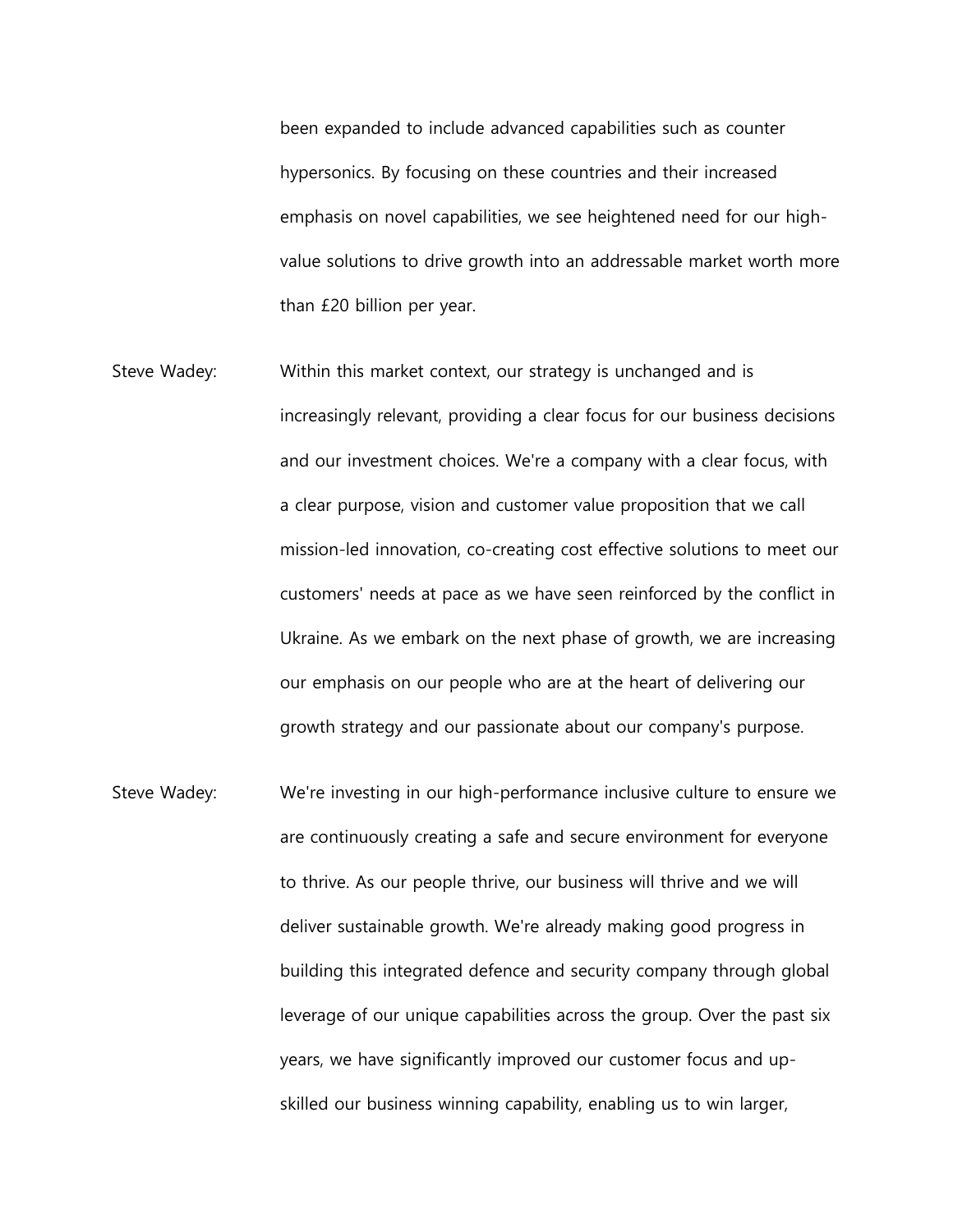longer-term programs consistently. Working in partnership with our customers and our suppliers, we have successfully grown positions on major contracts, such as the engineering delivery partner in program in the UK, the optionally-manned fighting vehicle in the US and the major service provider in Australia.

- Steve Wadey: Our momentum continues to build with record order intake this year at £1.23 billion. Through continued focus on program execution, we have delivered excellent year-on-year revenue growth in Australia, up 26%, and in the UK up 12%. In the US, revenue recovery was slower than we expected largely due to the US defence budget being constrained by the extended continuing resolution. However, with 20% growth in new awards and a new leadership team under Shawn Purvis, we are creating a strong foundation for growth both this year and beyond.
- Steve Wadey: Building on our track record of growing the company by more than 75% over the past six years, we are well positioned to grow by a further 75% over the next five years. Our major focus for growth is in our three home countries, the UK, US and Australia, where we are pursuing similar opportunities to support their shared defence and security mission. Through our multi-domestic strategy, we continue to sharpen our focus on co-creating and delivering these distinctive offerings that add value to our customers. As I've shared, before we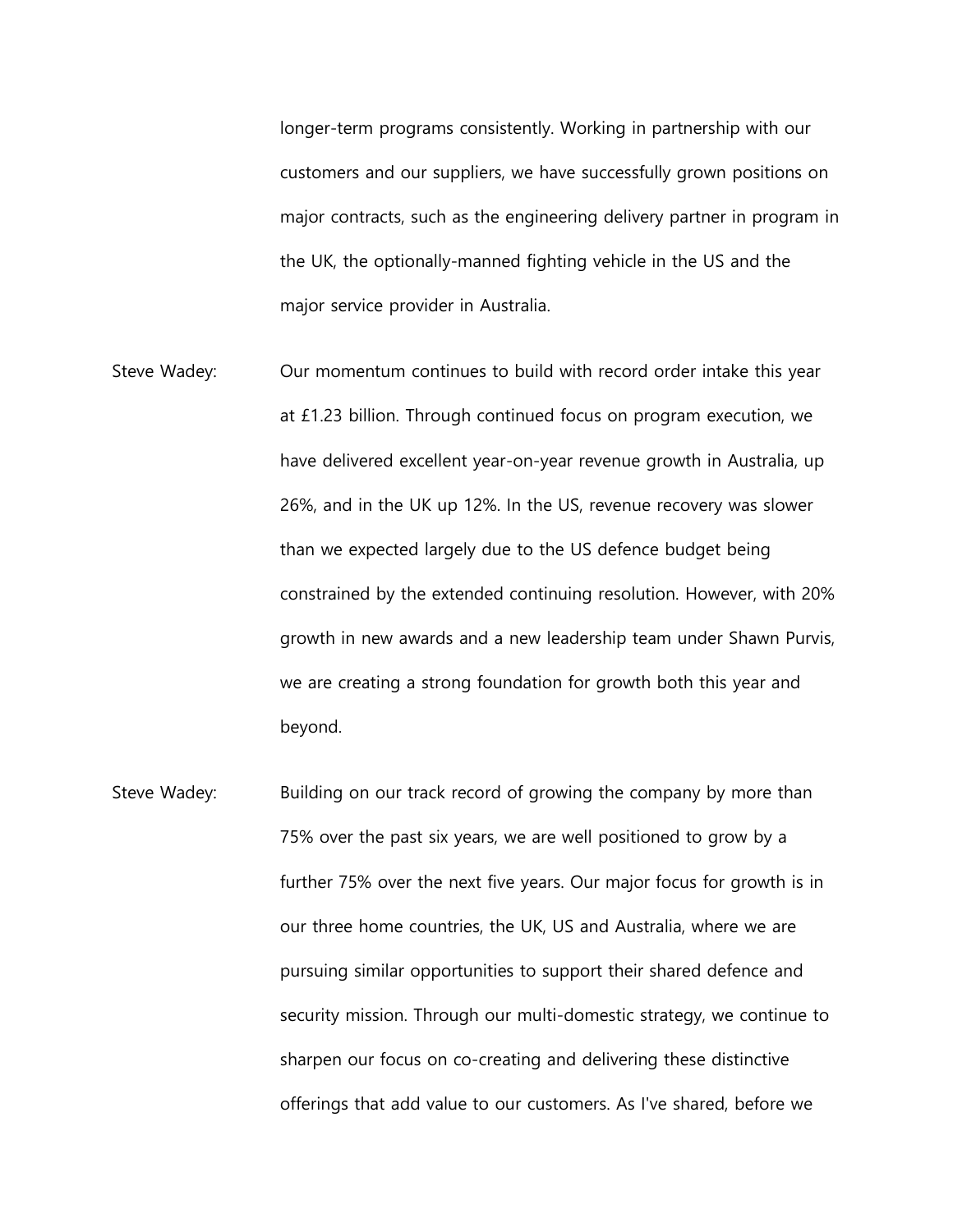deliver mission-led innovation through these offerings as shown on the slide.

- Steve Wadey: We optimise our capabilities internally through leveraging our solutions globally so that we can maximise growth opportunities externally through single roots to market. By applying this business model, we create value for our customers and enable growth. Let me give you a current example in our distinctive offering of experimentation and technology. In the UK, we are world leaders in weapons research and are at the cutting edge of developing laserdirected energy technology. We make an important contribution to the UK's sovereign capability as identified in the government's integrated review.
- Steve Wadey: We are currently leveraging these world class skills into our Australian business to develop sovereign capability and support next generation laser technology, a key focus area under AUKUS. With increasing demand for our high-value solutions to national defence and security challenges, our offerings are increasingly relevant. A critical element of the success of this strategy is applying disruptive innovation to accelerate solutions for our customers with even greater agility and pace. As I mentioned before, the threat environment has become increasingly complex as evidenced by recent and current events. Our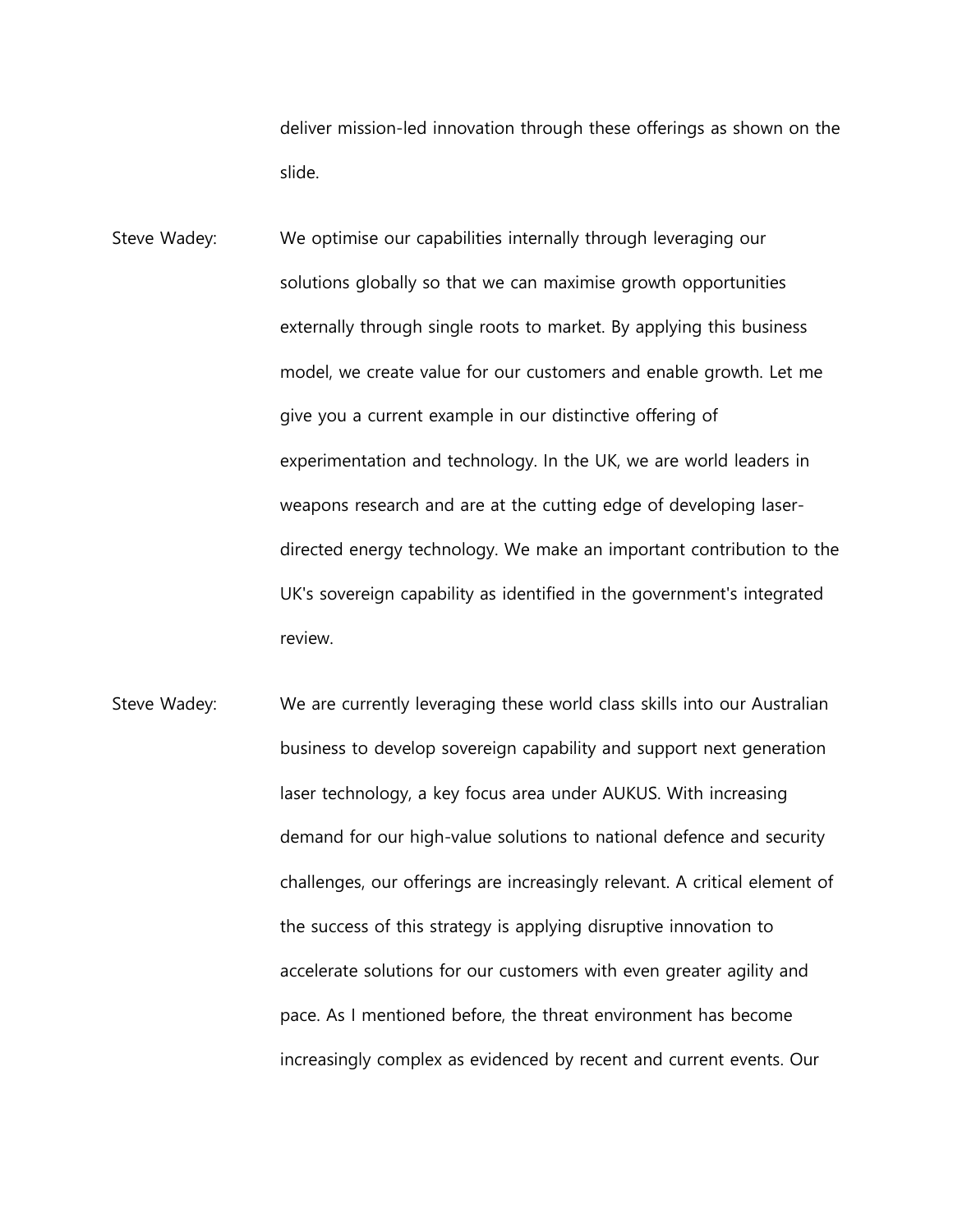adversaries are deploying novel capabilities as seen in Ukraine with the first operational use of a hypersonic strike missile.

- Steve Wadey: This changing character of warfare demands a major shift in our customer's response to neutralise such threats. Our response to this environment is to ensure that we remain at the cutting edge of technology, which can be rapidly integrated into interoperable solutions that create operational advantage. I've already mentioned that we are a world leader in weapons research, and last year we secured £115 million of orders to develop advanced technologies, including exploring the application of directed energy for counterhypersonics. Creating technology is not enough, disruptive innovation requires us to partner with our customers and industry to co-create solutions which rapidly pulls our technology through into operational use.
- Steve Wadey: Our approach to innovation has enabled us to win larger, longer term programs and grow our five year orders pipeline to over £7 billion. We've achieved more than 25% growth in the pipeline over the last two years with two thirds coming from orders with more than £5 million. This expansion in our pipeline underpins our confidence in future growth. To ensure our growth is sustainable, we are enhancing our focus on environmental, social and governance responsibility. We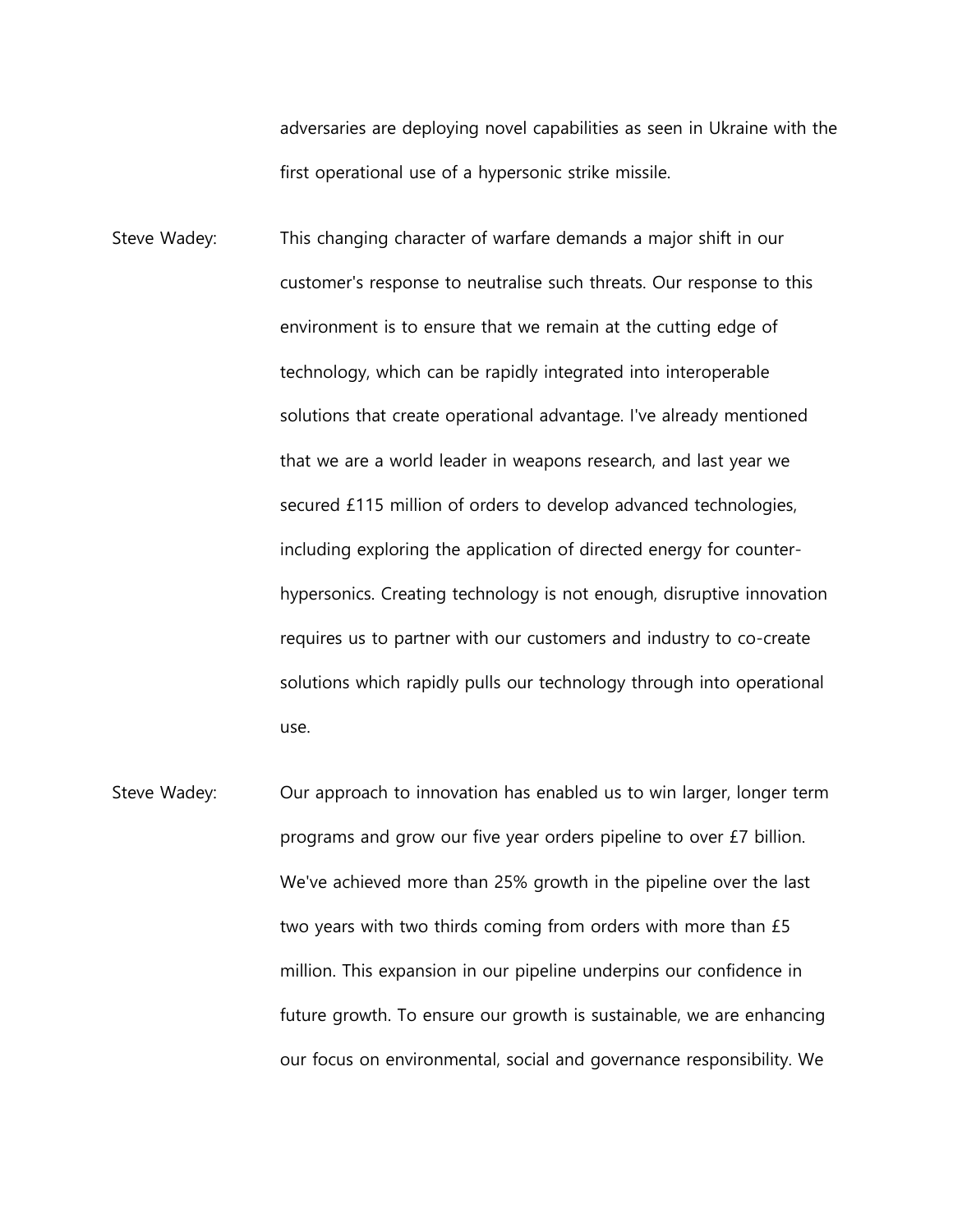already have a significant environmental agenda, including managing over 50 internationally recognised conservation sites.

- Steve Wadey: We also work closely with our customers to co-create sustainable solutions, such as the modernisation of St. Kilda, a world class heritage site in the middle of our world class test range as shown in the picture. From a social perspective, we are a people business and we want our people to feel inspired and everybody have the opportunity to realise their full potential. This year, we are enhancing our focus on both physical safety and wellbeing committing an additional £10 million into our reward offering focused on supporting those on lower pay due to the rapidly increasing cost of living, and embracing the many forms of difference that make us stronger, including a new global target of 30% women across the company by 2030.
- Steve Wadey: Effective governance is critical to our sustainability. We are focused on strengthening our own skills and processes as well as those of our supply chain. Driven by our company purpose, we take the ethics of defence seriously and carefully consider who we do business with and the projects that we undertake to protect lives and secure the vital interests of our customers. This year, we're taking our focus on ESG to a new level with 17.5% of all leadership incentives focused on delivering these commitments. To realise our ambition, we have a clear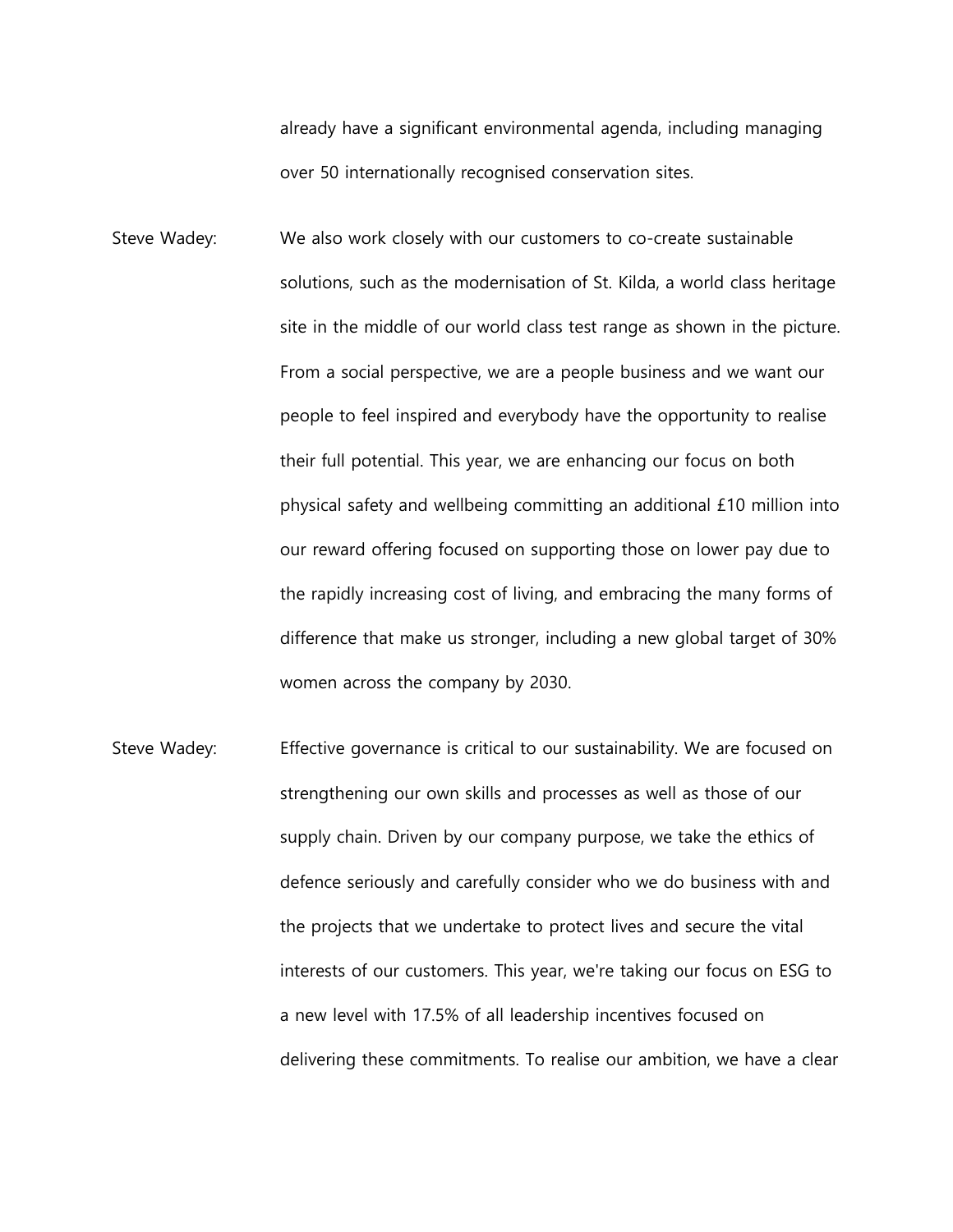strategic business plan focused on creating a global leader in missionled innovation.

- Steve Wadey: The picture on the right illustrates the current breadth of our six distinctive offerings in each of our home countries. This provides a guide for our business decisions and strategic investment choices, with a long term objective to build a full suite of offerings in each of our home countries, so that we grow coherently into our £20 billion addressable market. To achieve this objective, we drive organic growth by building local capability and leveraging our offerings across countries, such as the launch of our new Test & Evaluation Sovereign Skills program to transfer our world class capabilities from the UK into Australia and creating new opportunities through our global campaigns.
- Steve Wadey: In addition, our strong balance sheet provides the capacity to undertake strategic acquisitions that strengthen our capabilities, extend our customer base and build scale. We are actively managing a pipeline of opportunities with a priority focus on Australia and the US, as we covered in some detail at the investor seminar last month. Our organic and acquisitive strategy is underpinned by continued investment in our people, technology and capabilities to ensure that we stay ahead and are even more relevant to the changing character of warfare.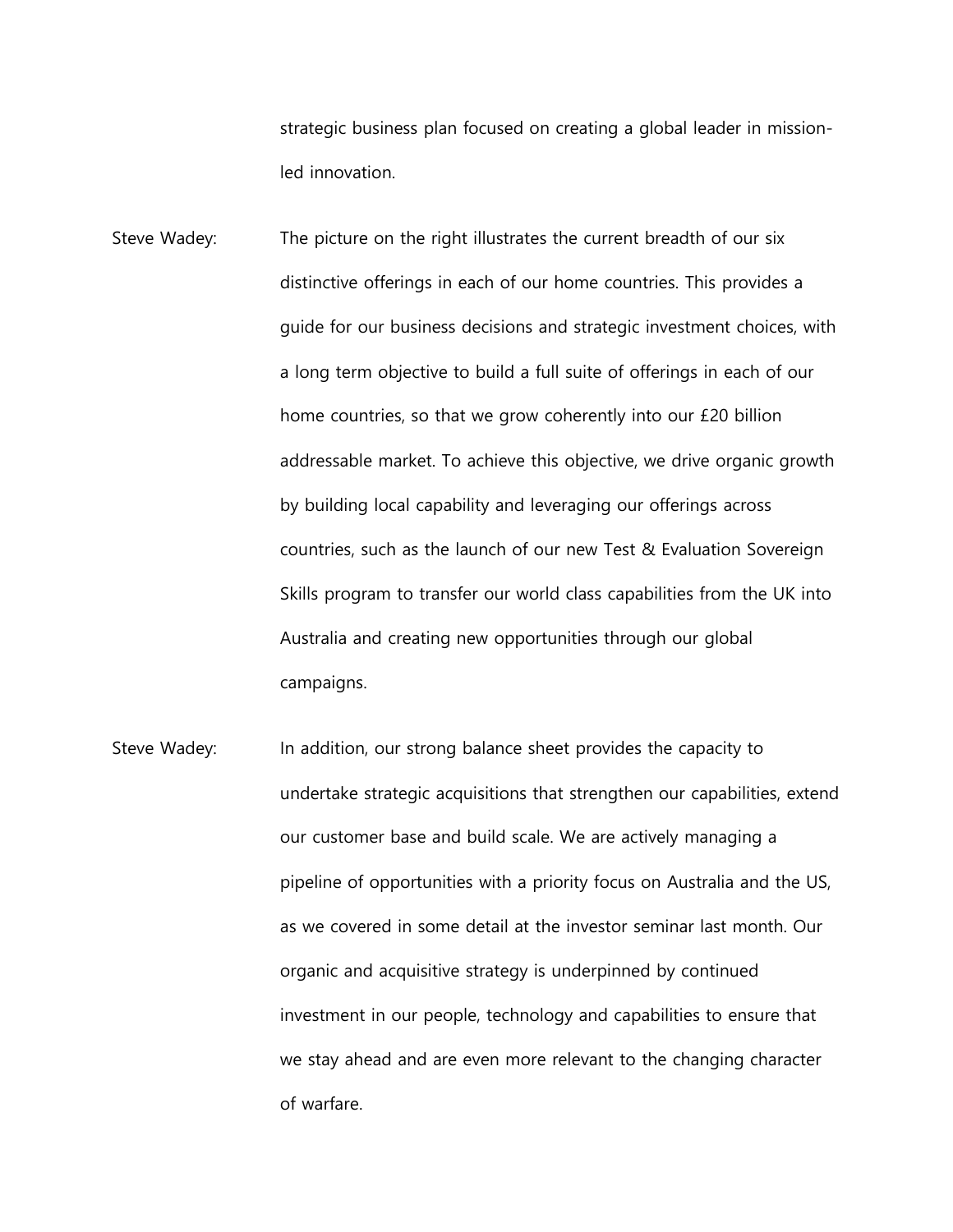- Steve Wadey: With a robust plan to drive disciplined execution of our strategy, we are on track to realise our global ambition.
- Steve Wadey: So in summary, I'm incredibly proud of how our people have pulled together to overcome a challenging first half and deliver a strong second half performance. We achieved 9% orders growth, and 5% revenue growth on an organic basis and delivered £137.4 million in profit equivalent to a 11.4% margin before the complex project right down. We've continued to drive disciplined execution of our strategy, which has now delivered 75% revenue growth over the last six years/ world events have heightened the market needs for our distinctive offerings, and as a result, we've increased the scale of our ambition to grow the company to more than £2.3 billion of revenue representing another 75% over the next five years. With a robust plan underpinned by investment in organic growth and strategic acquisitions, I'm confident that our long term strategy will realise our ambition. We are focused and on track to build an integrated global defensive security company to deliver sustainable growth with enhanced returns for our shareholders. Carol and I now be happy to take any questions hand over to you.
- John Haworth: Thank you, Steve and Carol. We will do questions in the room here first, followed by those online. For those in the room, please may ask you to raise your hand and wait for a microphone. And for those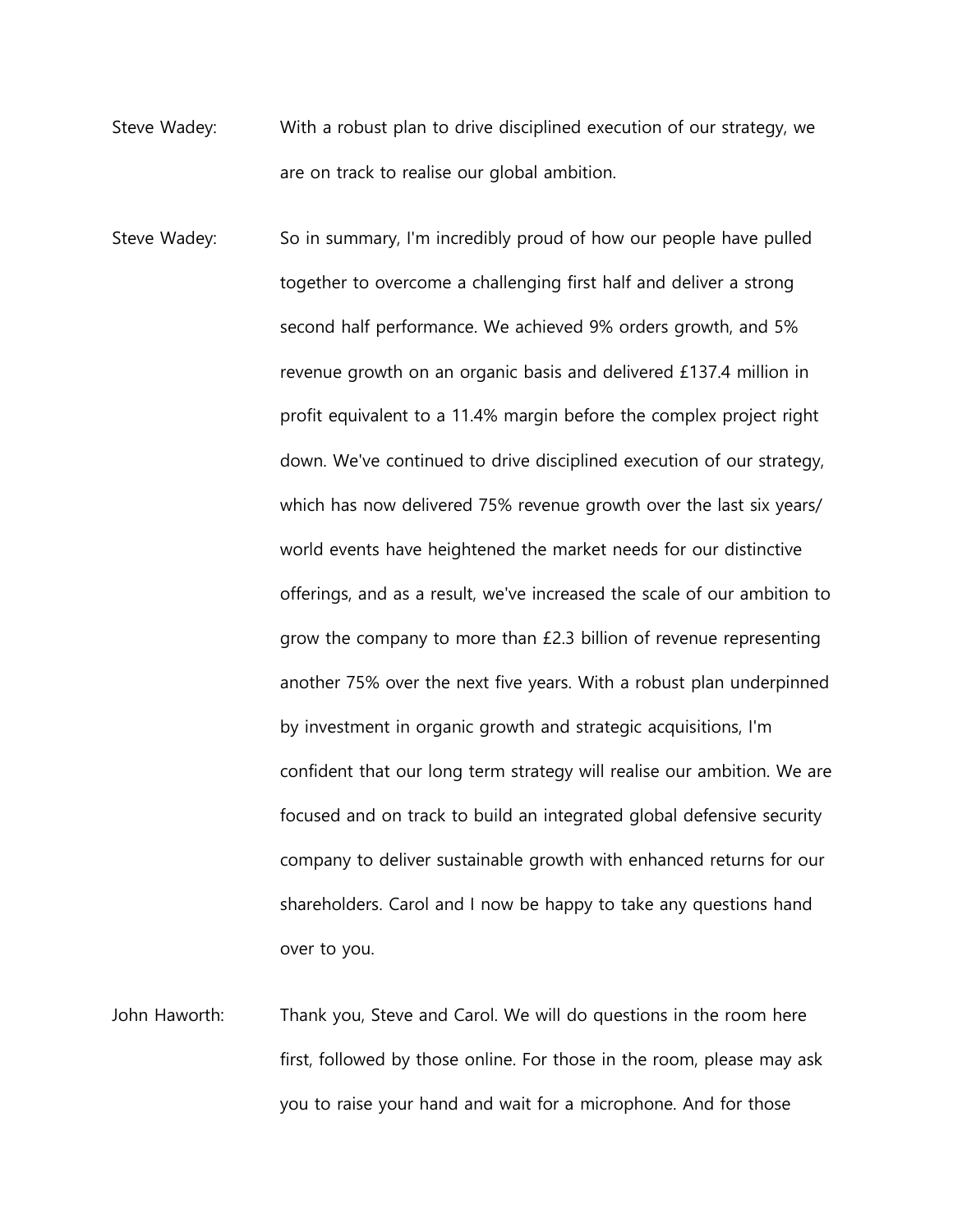online, there is a phone number provided for you to ask your question, if you could dial into that. Let's start in the room here first, Charlotte.

- Charlotte: Morning, Charlotte from Barclay's. So first one for me is just on your five year growth ambition. You said in the press release that 30% of that growth would be coming from the UK and that your Australian and us home countries are your targets for M&A, so I'll assume that's all organic growth and it represents about 300 million of revenue incremental by 2027. Could you just give us a bit more detail on what your assumptions are behind that in terms of where the growth areas are for the UK?
- Steve Wadey: Yeah. So thanks Charlotte. Maybe just a bit of colour first, so of the 75% growth over the next five years, we see about half of that coming from organic growth and half coming from acquisitions. And as we said in the statement, the priority for inorganic is Australia and the US, but not solely; we will look at other acquisition, if appropriate. But coming to the UK growth, the assumption is that 30% notionally is organic, and Carol can add some colour to that. But it's really through continuing doing the things that we've been doing over the last four or five years, whether that's in engineering services, such as EDP, we see that continuing to bring net positive momentum to the company and expanding some of the services that we've modernised in the long term partnering agreement, including greater throughput from some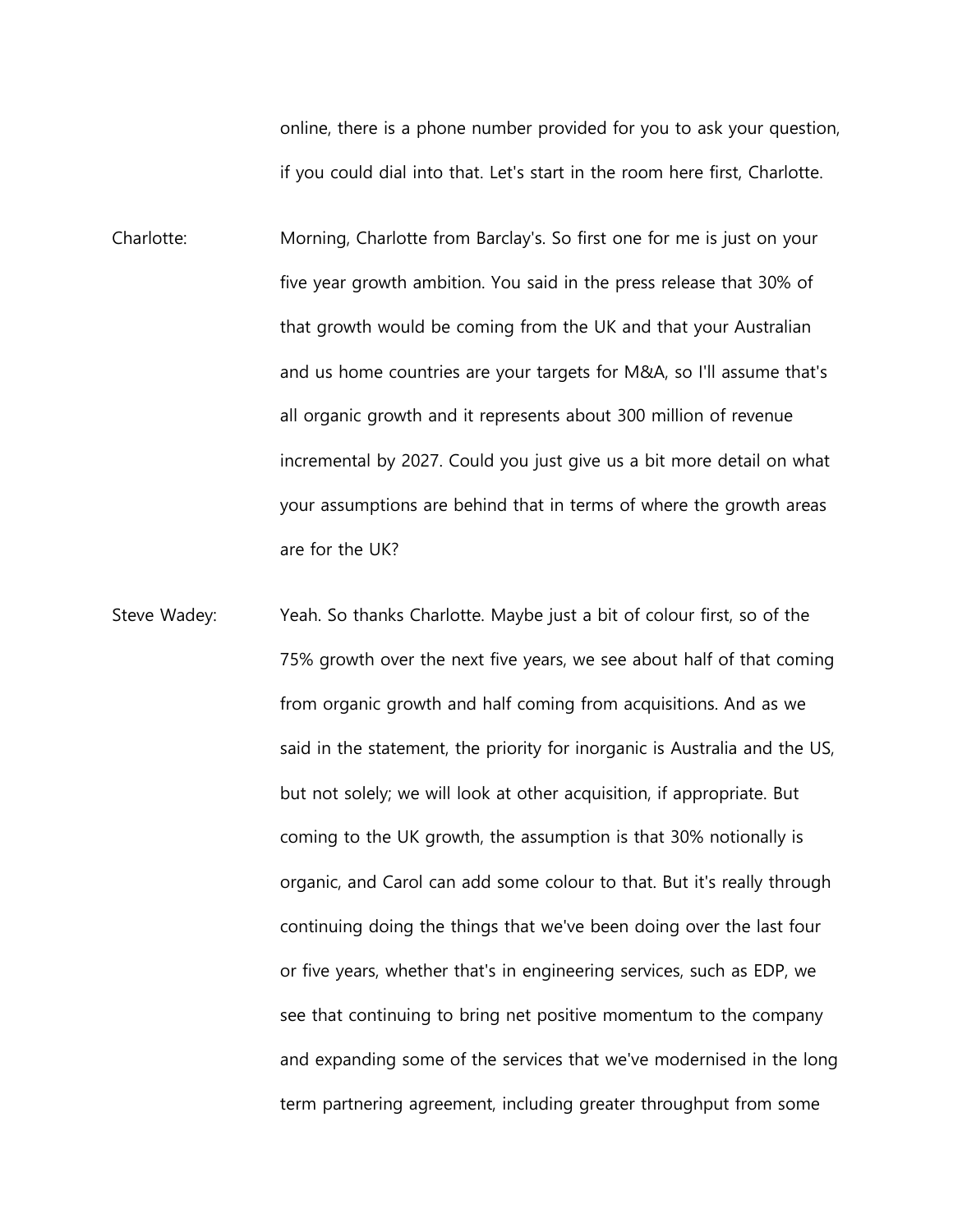international customers. So at the 30% is organic - it will come from bigger, larger programs, such as the weapons research framework that we mentioned. We still see that as a major contributor, you've seen 115 million order intake on the weapons sector research framework contract, which is a huge achievement. And therefore, with the dynamics that we're seeing, out of the integrated review and that continued focus on technology modernisation and R&D we'll see that come through research frameworks, engineering service framework contracts, and the long term partnering agreement. Carol, do you want to add?

Carol Borg: Maybe just an add on that. Charlotte, you obviously know that we don't segment by countries, and the UK is spilled across a services and global products, but in FY 22 EMEA services did grow by about 12.6% in terms of revenue growth, and just further to our call just earlier, we are guiding around four to 5% revenue growth across the global group in the future. So we'll see a little bit more of an uptick on global products in FY 23, and MA services will come down to more midsingle digit growth rates in FY 23.

Charlotte: Great. Yes, it does. Yeah.

Richard Page: Morning, it's Richard Page from Numis, couple of questions from me, please. So looking at EMEA services in a bit more depth. The cyber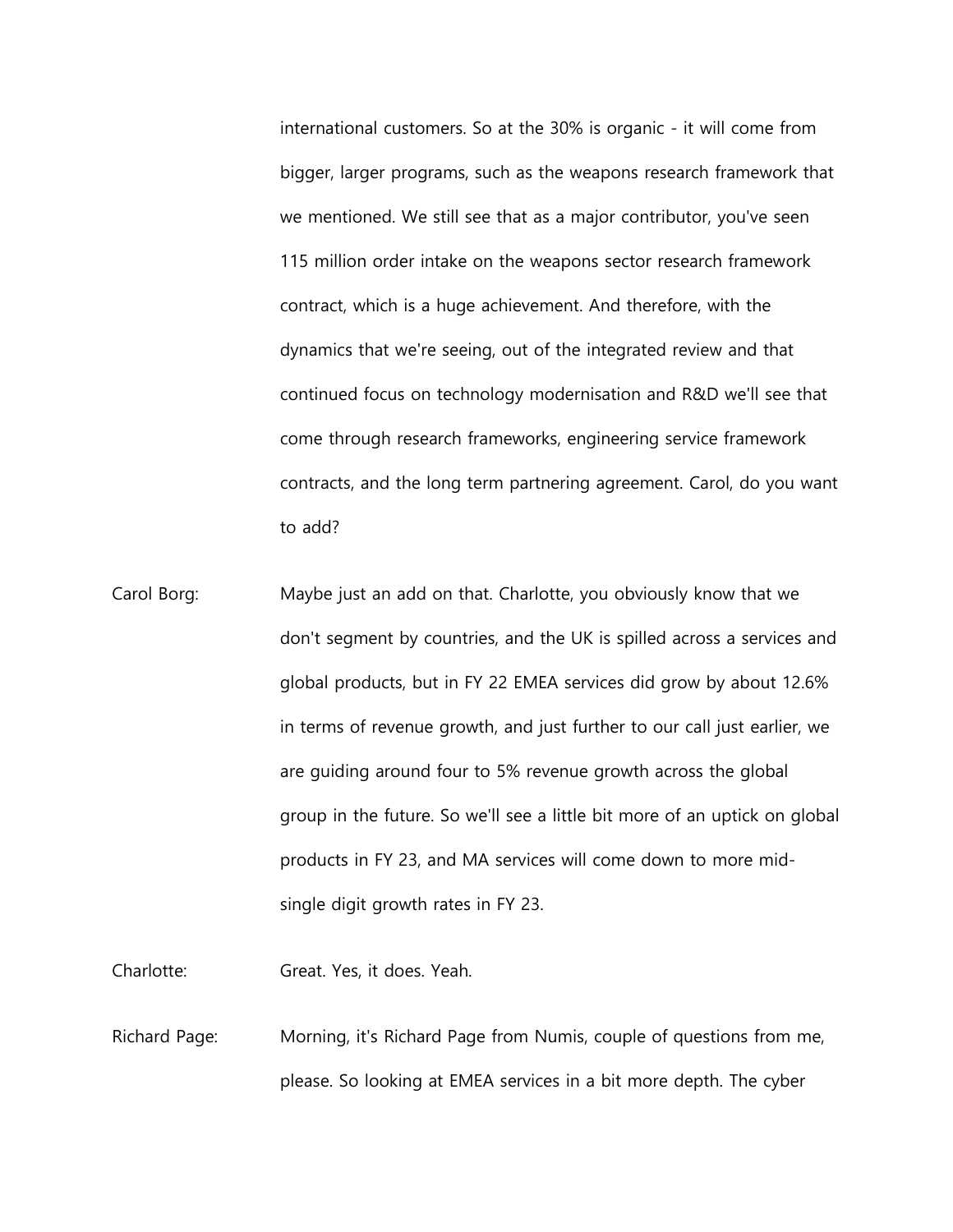business has obviously grown quite strongly over the last three years, it's now, what, 29% of divisional sales; I think it was 18%, only three years ago. Could you just give a bit more colour about what's happening there and obviously that trajectory of growth can go forward?

- Richard Page: And then moving to global products, the US order intakes obviously much stronger; you've got greater visibility starting this year. What sort of trajectory should we see, particularly from the US business this year, I'm thinking first half, second, half working forwards. And obviously with that, QTS over the book as well.
- Steve Wadey: Yeah. Okay. If I'll start off, maybe let's do each one, we'll add some comments on each one. So first of all, what's happening in the cyber business? Well, what's happening is exactly what we plan to happen, which you remember five years ago, we recruited James Willis to come in with his background of that cyber domain. And he's built a strong team, and he's driven that growth. He's done that exactly as we plan to do, which was focusing on the customer partnering and building larger, longer term projects. So, publicly, I think the first large win was the BATCIS program around battlefield tactical communications infrastructure. That program has grown revenue rapidly. It's very similar in the mainline defence sector as EDP, slightly different scale, but those type of engineering and technical services.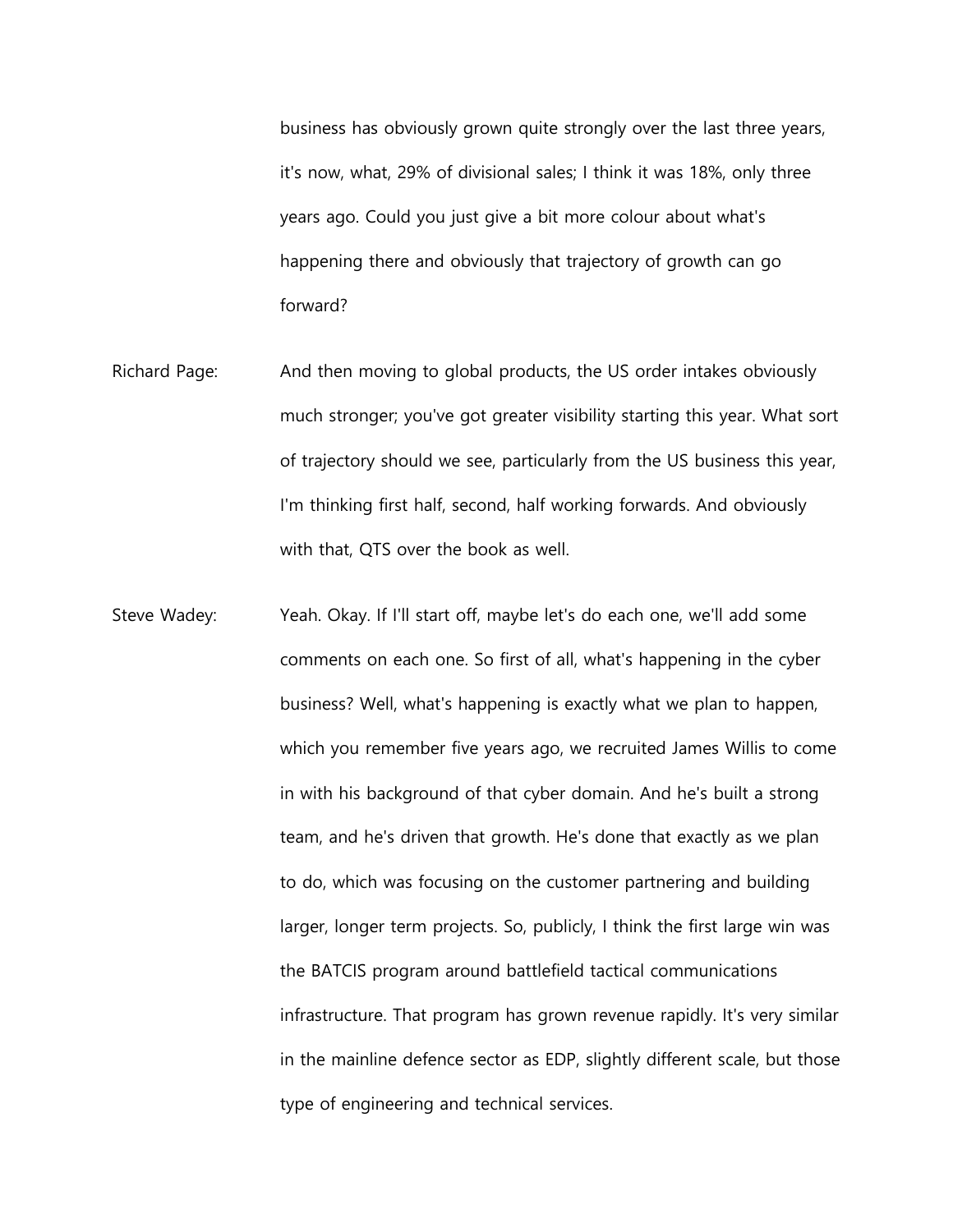Steve Wadey: In the announcement, you may not have gone through in the detail. We've won some significant orders to modernise the intelligence and information management systems for certain parts of defence command. There's some contract wins identified in the report. So it's really about that continued momentum, Richard, of focusing on the customer and building those longer term contracts. And as you saw in one of the headlines, you that amounted to 160 million of additional awards across what is called Defence Digital in UK strategic command. And we are one of the primary partners there now in that sort of relationship. So it's just really good focus and good momentum and we expect to see more of that over the coming years. And of course, that will contribute to the 30% growth that Charlotte was asking about. Carol, do you want to cover a bit more on EMEA? And then we talk about the US?

Carol Borg: Think you've covered EMEA.

Steve Wadey: Okay. Right, we'll I'll go on to the US. Well, yeah, on the US, I won't be specific about next year, but you know, our plan; our plan is that we will aim to more than double the size of the business over the next five years. You know, Shawn's doing a great job, she's in the business now for just over two months, she's building a team focused on operational performance. She's particularly building a business development capability, which is entirely analogous to what we've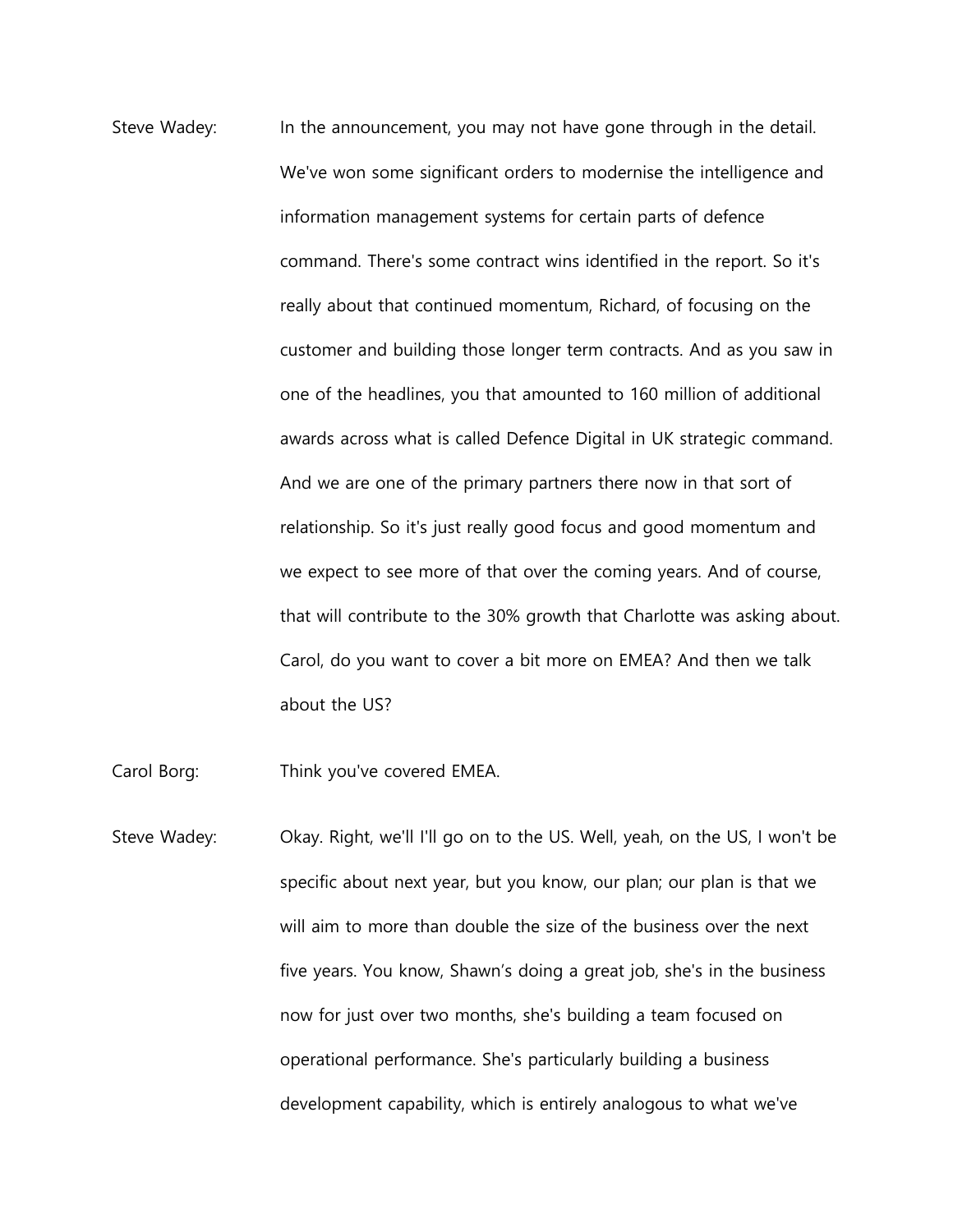done in the UK over the last five years. And that focus on partnering, real opportunities, longer term opportunities, so I would expect that to start to bring benefit.

- Steve Wadey: So the focus is what we've said before, Richard, more than double over the next five years, significant component of that will be organic, but as we've clearly identified over the last year, and hopefully, if you like my Harvey Balls chart, you can see where the emphasis is not just of organic growth, but also where we will be looking to put our capital to work through strategy led acquisitions.
- Carol Borg: I might add on this one, if I may.
- Steve Wadey: Yeah.
- Carol Borg: So obviously, US forms part of the global products business, and just to reiterate ordinarily in FY 22 0.7% Operating profit margin, if not for the write down 6% compared to 9.8% last year, we are still working towards our trajectory of moving towards double digit operating margin in that division, in the midterm. Rich, to your point around timing: Shawn's in, we've had a great kick up in terms of orders, great book to bill ratio, but she's still bedding in her team. My recommendation would be not to be too bullish in terms of seeing that in the first half; we will take the full year to get that through. I'm not sure we'll get to double digits in FY 23, but I think we'll have a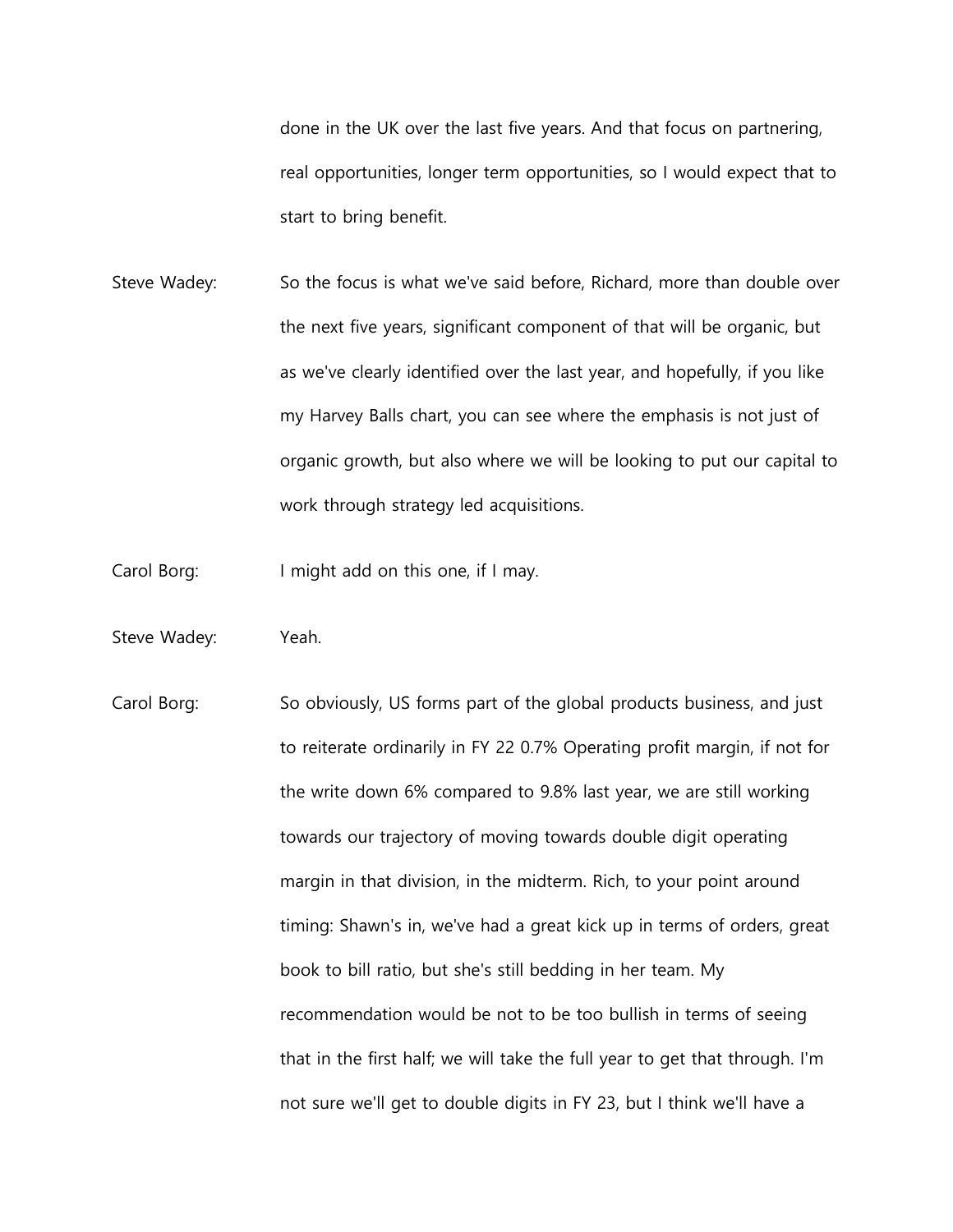good go at it. So, yeah, so I would suggest that it's the trajectory over the full year that you can see the global products business rebounding.

Richard Page: Thank you. Just a cheeky follow up one; it's probably too early to be talking about this, but you've obviously set out a five year strategy. When do you start properly sitting down on the LTPA renewal? Because that would be in that timeframe.

Steve Wadey: Well, so the renewal officially, as everybody knows, because it's transparent is 2028, but it's something we're working on every day now because we're continuously looking about how do we modernise the services and make various elements more attractive, for both the UK customer? And as I referred to Charlotte attracting in further international usage. I mean, just as an example of the success of that program, the test Aircrew Training Project that you remember, which was one of the big, first projects. In the last two years, I think we used to get a lot of questions, whether we would attract greater international throughput, the UK throughput is increased by 50% on Test Aircrew Training and the international throughput has tripled in three years. So that's an incredible example that when you modernise something based on what a customer needs, you do become attractive. And then, you get the increased revenue and therefore return.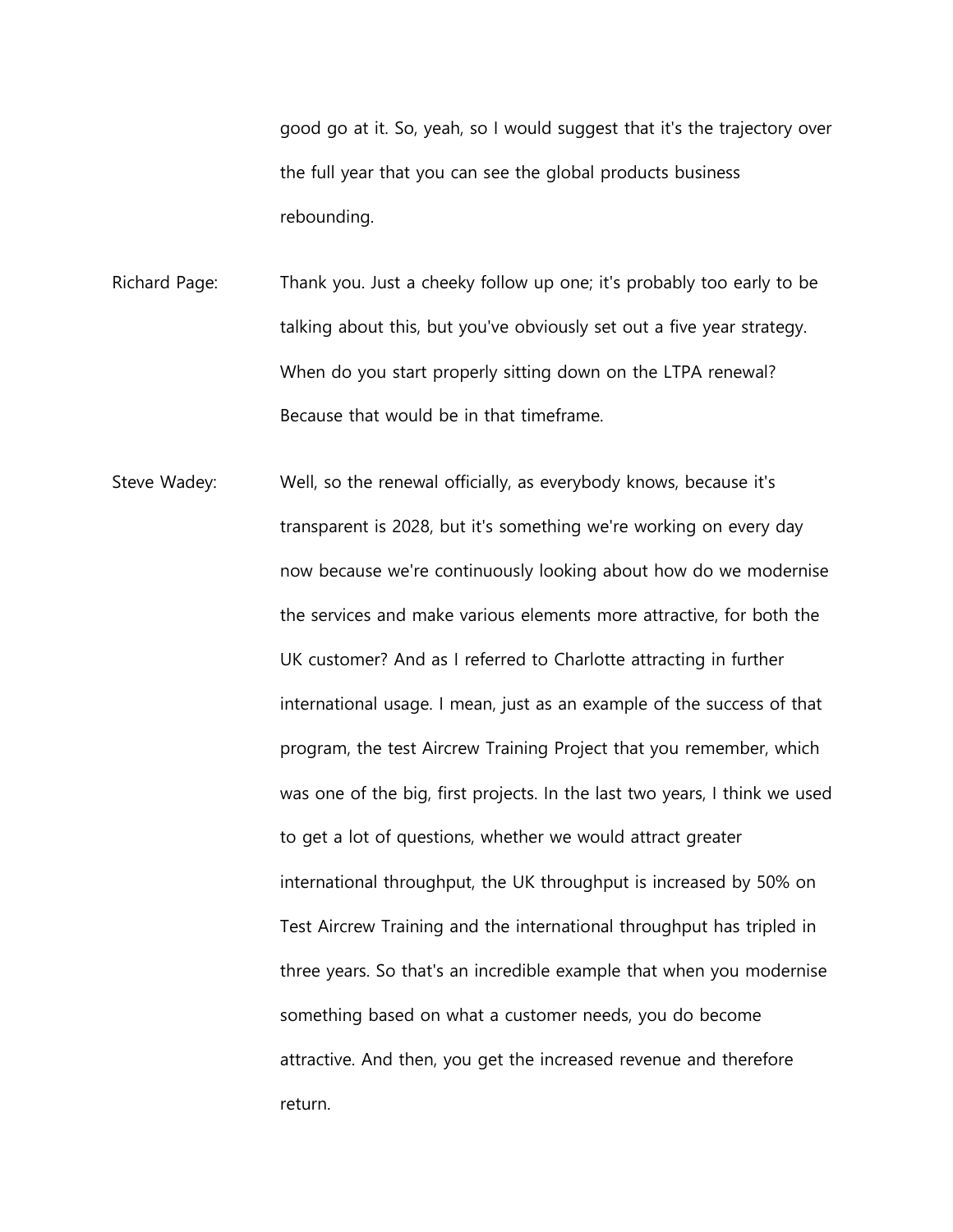- Steve Wadey: And we're talking all the time about what those needs are going to evolve to be the integrated in review, set out what future defence trends were, what was needed in terms of how systems would modernise and therefore, we can then get ahead of the game to think about how we modernise the test and evaluation services. I didn't speak to it, but it was on one of my charts. I talked about digital T&E, which we talked about before that is probably one of the big elements of how you create a blend of live and virtual test and evaluation. And we are making good progress with our customer on our digital T&E platform that will complement the services that we give in the long term partner agreement, it's called the defence engineering evaluation capability. That's our scruffy name for our sort of digital T&E platform. And the more that we do those things, the more attractive we will become. So in my mind, staying ahead of the game, being customer focused 2028 is something that will just sail past, that's the plan.
- David Farrell: Thanks. Good morning, David Farrell from Jeffries, a couple of questions, firstly, just in terms of M&A, clearly the public markets have rerated strongly post-Russia's invasion of Ukraine, just wondering, has that impacted the conversations you've had with potential M&A partners over pricing or are they sufficiently removed from the public markets that it doesn't feature? And then, my second question was around the space business within global products. I think I'm right in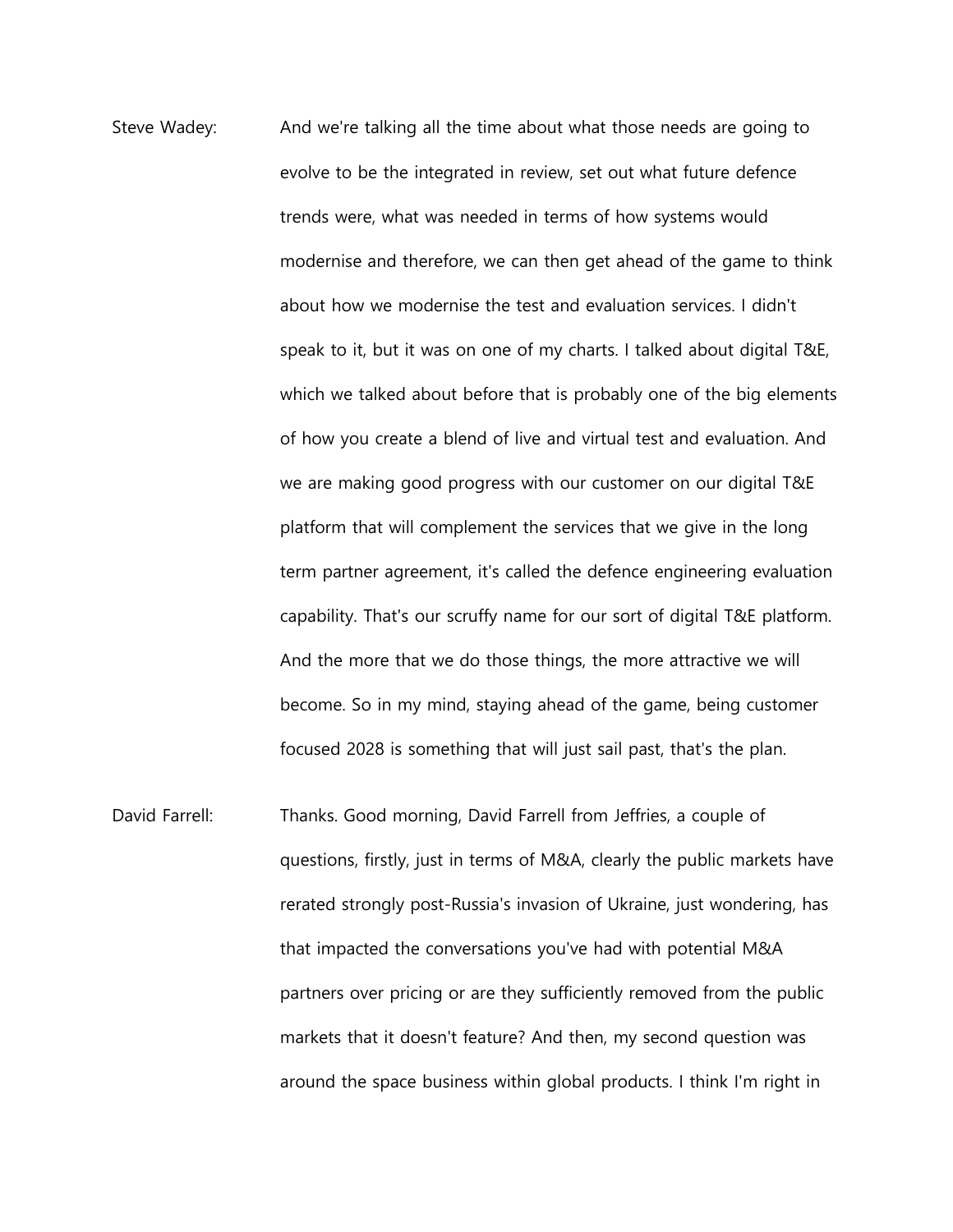saying the Russians have said, they're no longer going to collaborate with NASA, the European Space Agency as well, does that impact the outlook for that business?

- Steve Wadey: Okay. Two sort of great questions. So, on the M&A rerating with Ukraine, directly, I would say no. But it's probably a bit of a yes and no question because clearly something like Ukraine creates uncertainty, so you can see a sort of a downside or an upside effect of that. And I guess until we're in that significant, sort of final stage of pricing, then it's quite hard to sort of answer the question, but in terms of our pipeline, our level of discussion, has anything directly changed? Not at this stage.
- Steve Wadey: On space, I'm afraid the answer's going to be no again, because you we've got a good blend of programs that have got no sort of direct connection between ESA and Russia; they're independent European programs. So not only are they fully funded by the European Space Agency, but we also have some standalone commercial programs that we're running from the Belgium business. So, no direct impact that we see at this stage.

David Farrell: That's good.

John Haworth: As a reminder for those joining us online, please dial into the phone line provider if you'd like to ask a question. Thank you.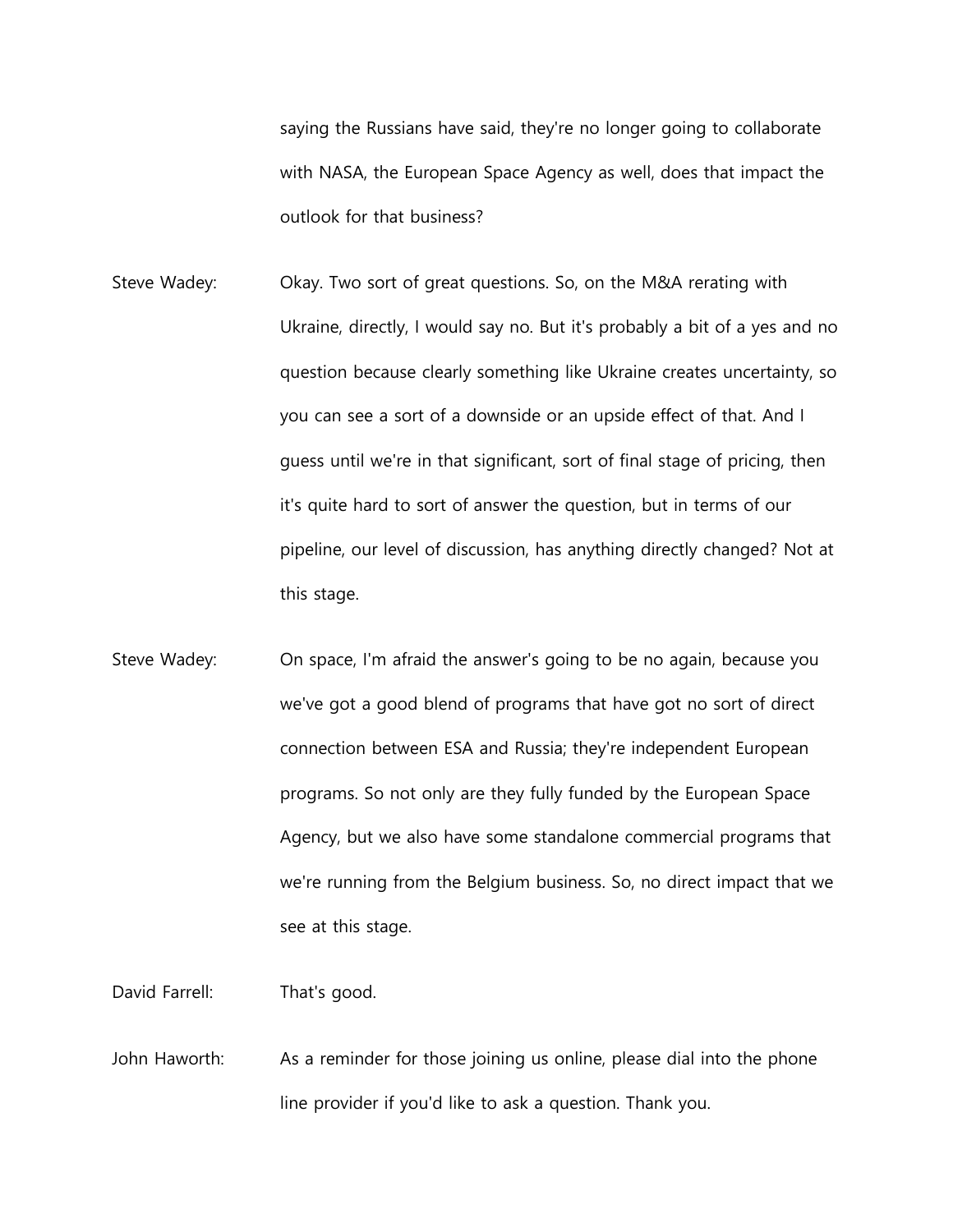- George McWhirter: Hi, it's George McWhirter from Berenberg, just a question on your order pipeline. It's gone up about a billion to 7 billion. Please can you just talk about the drivers behind that? Thanks.
- Steve Wadey: What's quite interesting if you go on my slide to the first chart on page 17, it's actually gone from just under 2 billion to 7 billion in six years, George. So, hence my more than tripling over six years. And the fundamentals of that, where I'm afraid I've got to go back in history, when we first launched the strategy in 2016 and the primary driver was customer focus, the group at that point in time, had very little competitive work and it really wasn't focused on how it could partner, understand customer needs and grow large programs. And we went through a sort of a major change program to upscale our business winning capability. I think we replaced 60% of our business development capability in the company. We changed our processes. We built board to board in relationships with all of the major industrial partners in the defence and security world. And then, we kept focused and what's happened really is that, through that persistent focus of understanding the customer need, partnering, working out how we can blend our skills and our supply chain skills, that's why we've delivered record order intake this year and it's why the pipeline continues to expand.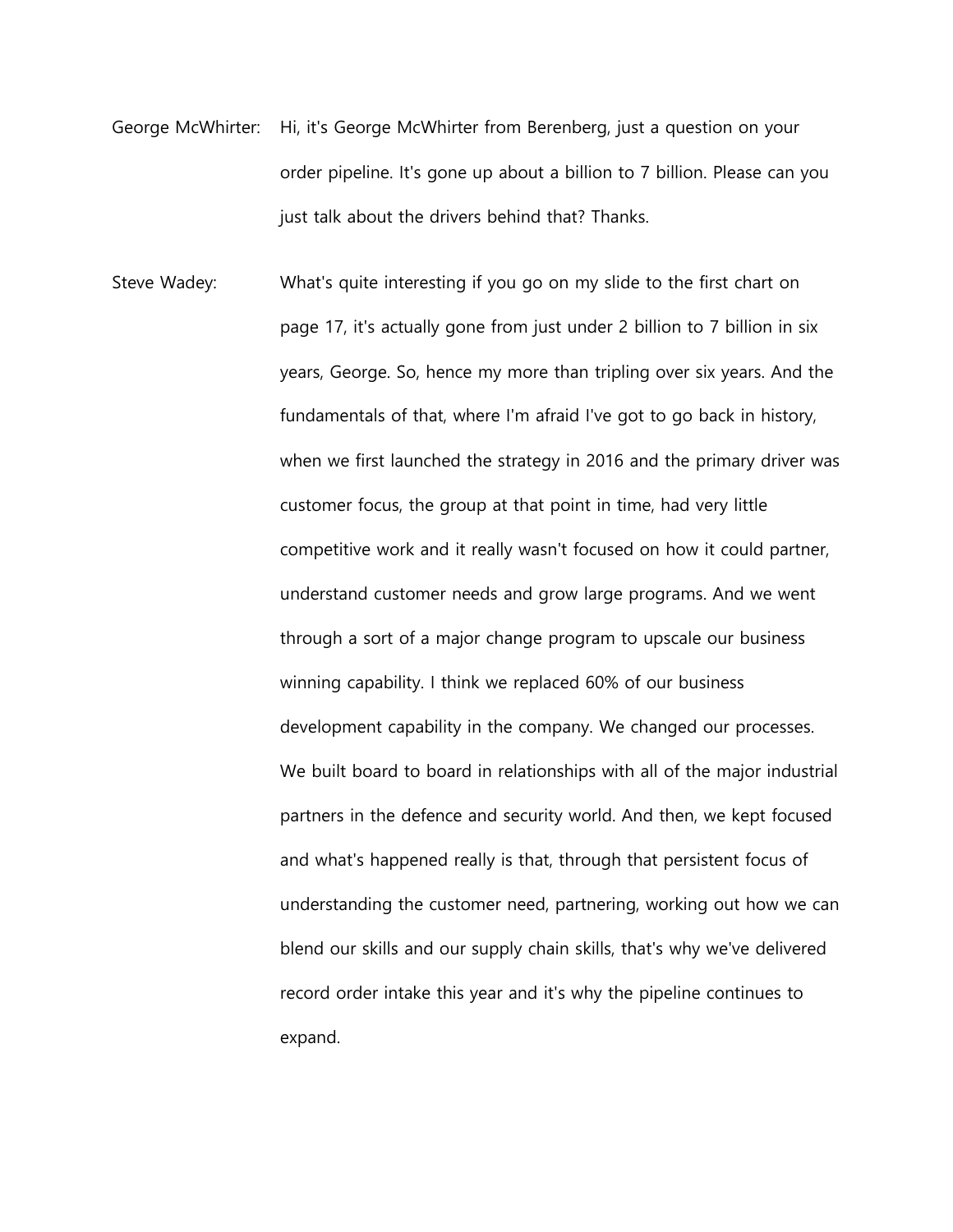- Steve Wadey: And I think really it's that simple, keeping to a simple model, and focusing on that and driving it through. And as I said, the fact that our pipeline is now at 7 billion, that gives us huge confidence that the growth trajectory will continue from an organic growth perspective.
- Steve Wadey: But that's the key to answer your question, George. Having not the ability to see you, I don't know... Oh, sorry. You were there. I thought it was an online. You misled me that it was online. Sorry, George. Does that answer your question?
- George McWhirter: Yeah, that was really helpful.
- Steve Wadey: I wish I knew you were there. I could have looked at you.
- Charles Armitage: Hi there. Thank you. Charles Armitage from Citi. First of all, on the LTPA, you really need to win that from a strategic position. As I understand it, the more you invest, you get a return on that. So presumably if you were to lose it, you would get a reimbursement from the government, from the stuff you've invested. Can you give us any idea of the size of that?
- Steve Wadey: So, first of all, we're not going to lose it, as per my prior answer, and if you step back over the last four years, we've committed just over 400 million with this contract to modernise it. And it's becoming very attractive. It's getting high utility and it's on point with delivering what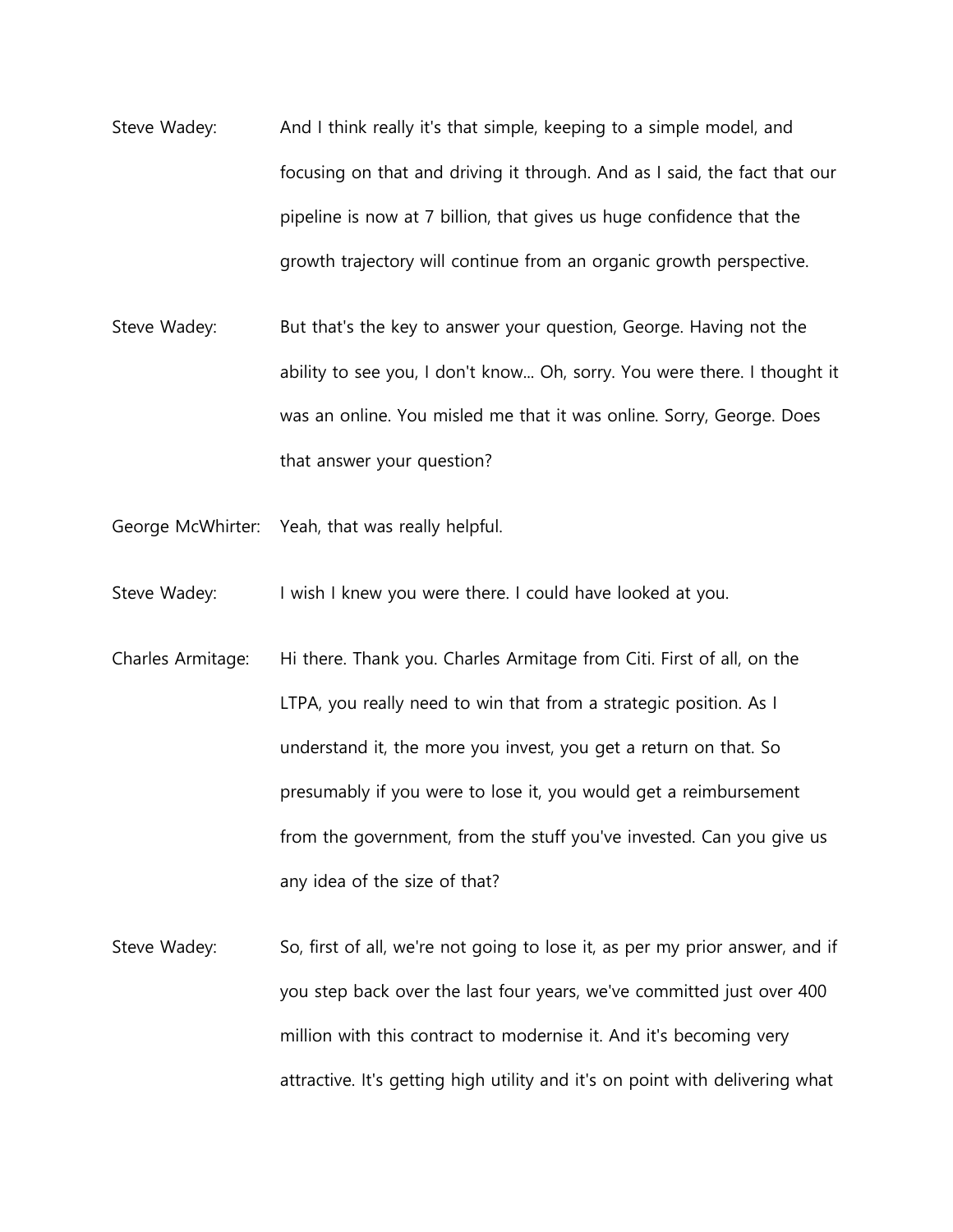the customers require. That particular scenario about what would happen in such a scenario isn't something that I'd want to sort of talk about publicly. There's clearly a lot of commercial aspects around how a contract would break. The clear focus for us is making sure that through that investment, which is very positive and is giving us good returns and giving the customer what the customer wants, that we continue to do that. So that it's just more and more attractive, more and more relevant.

Steve Wadey: So, as I said to Richard, we just sailed past 2028. And if I look at where we were in 2015, when I joined, it was a real challenge. And that's just six years ago, and the engagement with the customer, the feedback from the customer is brilliant, and it's being used in so many different ways. And with six years to go to that point, it's a bit like my answer to the business winning answer. We're just going to keep to that focus of listening, understanding, being ahead, investing, and make sure that it's just continuously attractive and move forward. And in fact over the long term, we probably see the demand for the type of activities going through the LTPAs growing. Certainly I've had questions about whether the focus on digital T&E will reduce throughput. We don't see that as the case at all. We see it blending live and virtual capabilities together to actually enhance the spectrum of offerings that we put through the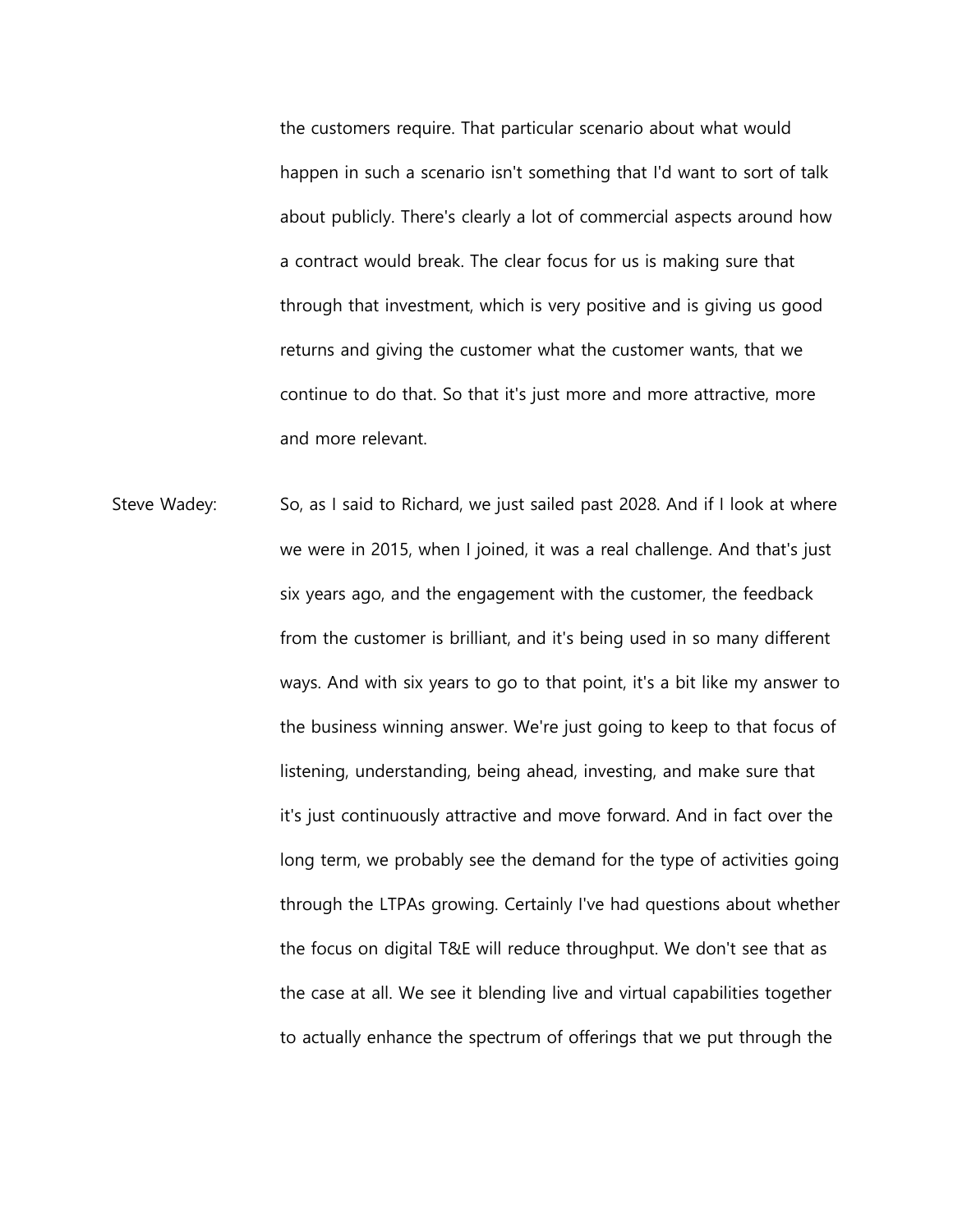LTPA. And I think that as long as we keep that model going, it's a scenario that I don't see occurring.

Charles Armitage: But it's a nice poison pill as well, it seems to me.

Steve Wadey: You might say that. I would say we'll deliver what the customer needs. So we sail past 2028.

- Charles Armitage: The next question is we've seen defence budgets across Europe, at least promised to go up. Quite a lot of it seems to be about resilience and the ability to sustain warfare rather than necessarily new warfare. Stockpiling. But can you just sort of walk through how your different businesses will benefit from those increasing defence budgets. The LTPA, there's not going to be much more testing, because it's going to be more of the same thing, but in hypersonics or whatever else, it will be more to advanced weapons and so forth. Just sort of puts and takes.
- Steve Wadey: Yeah. Interesting to comment you made there. Even in recent weeks we've had increased testing. So, my answer to the question is sort of multi-level. So first of all there have been some countries where you've seen immediate change to defence budgets. Germany probably being the case in point. Other countries haven't yet, but clearly there's a backdrop of tension that might lead to increase budget. But I think the important thing for us is not so much... It's clearly helpful to have a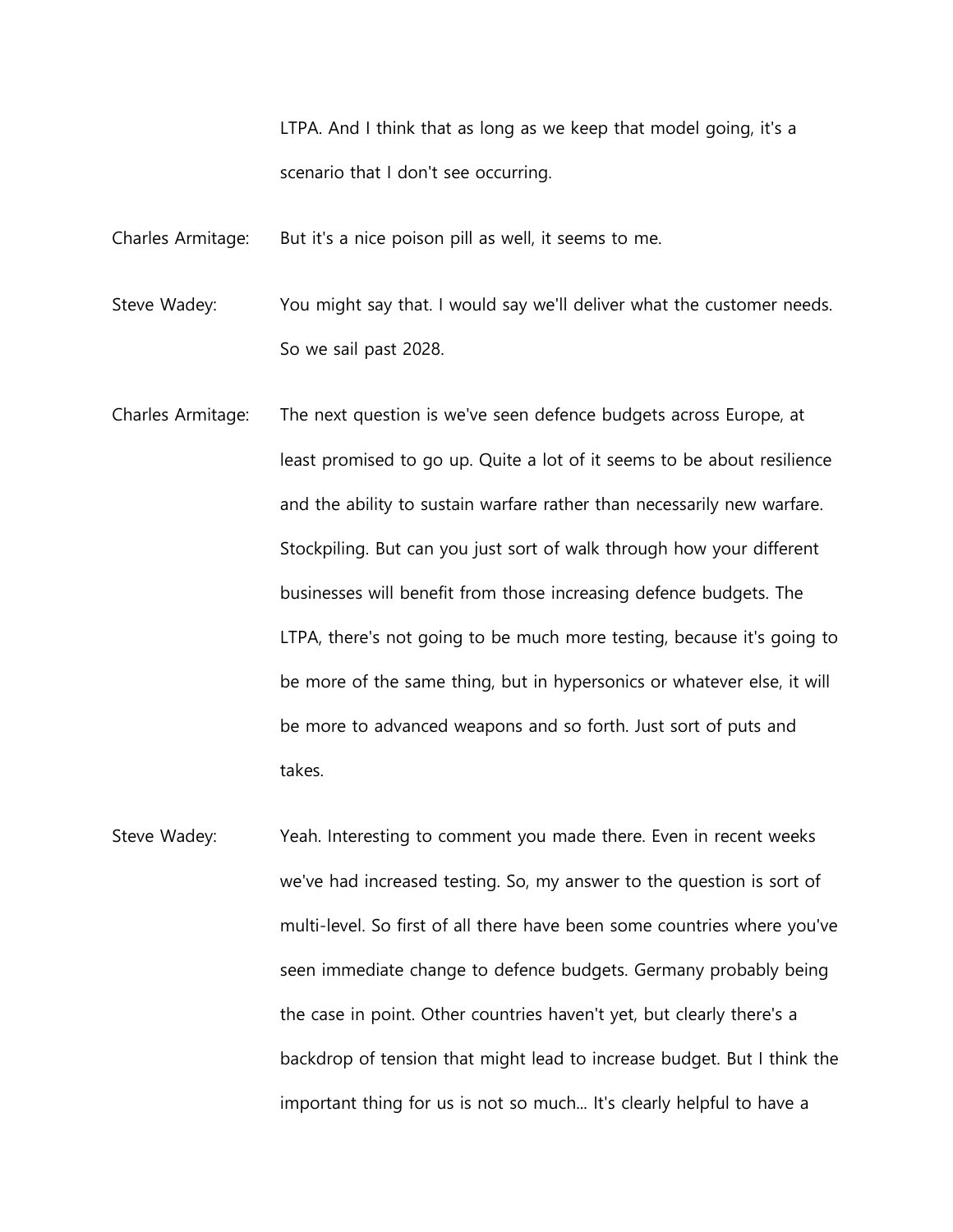positive outlook to macro defence spending. But I think that our primary issue is what are those budgets prioritised on? Which I think is what your question is really getting at.

- Steve Wadey: And we see that prioritisation reinforcing both aspects of our mainstream business, certainly the engineering services activity. We see that it will expand because engineering services are the key to how customers develop, integrate, and get capability into the front line, including how they may need to enhance stockpiles. So we do see that creating a positive dynamic on engineering services. But really importantly, the technology led modernisation side, and I mentioned that quite a lot today, we do see significant reprioritisation. I mentioned the US budget request, which is some 30 billion higher for this year, includes the largest ever request for research development and test and evaluation in technologies.
- Steve Wadey: The UK budget has an incremental 6.6 billion on advanced technologies. So understanding, and you've seen this in Ukraine that technological advantage is critical, reinforces what we do every day. So I think that sort of outlook is positive for both of our dynamics. And therefore, whilst we, and this may have been a subtlety in what we presented at the investor seminar and today, whilst we haven't changed the scale of our addressable market, we've still referred to that as more than 20 billion pounds. Because of those dynamics that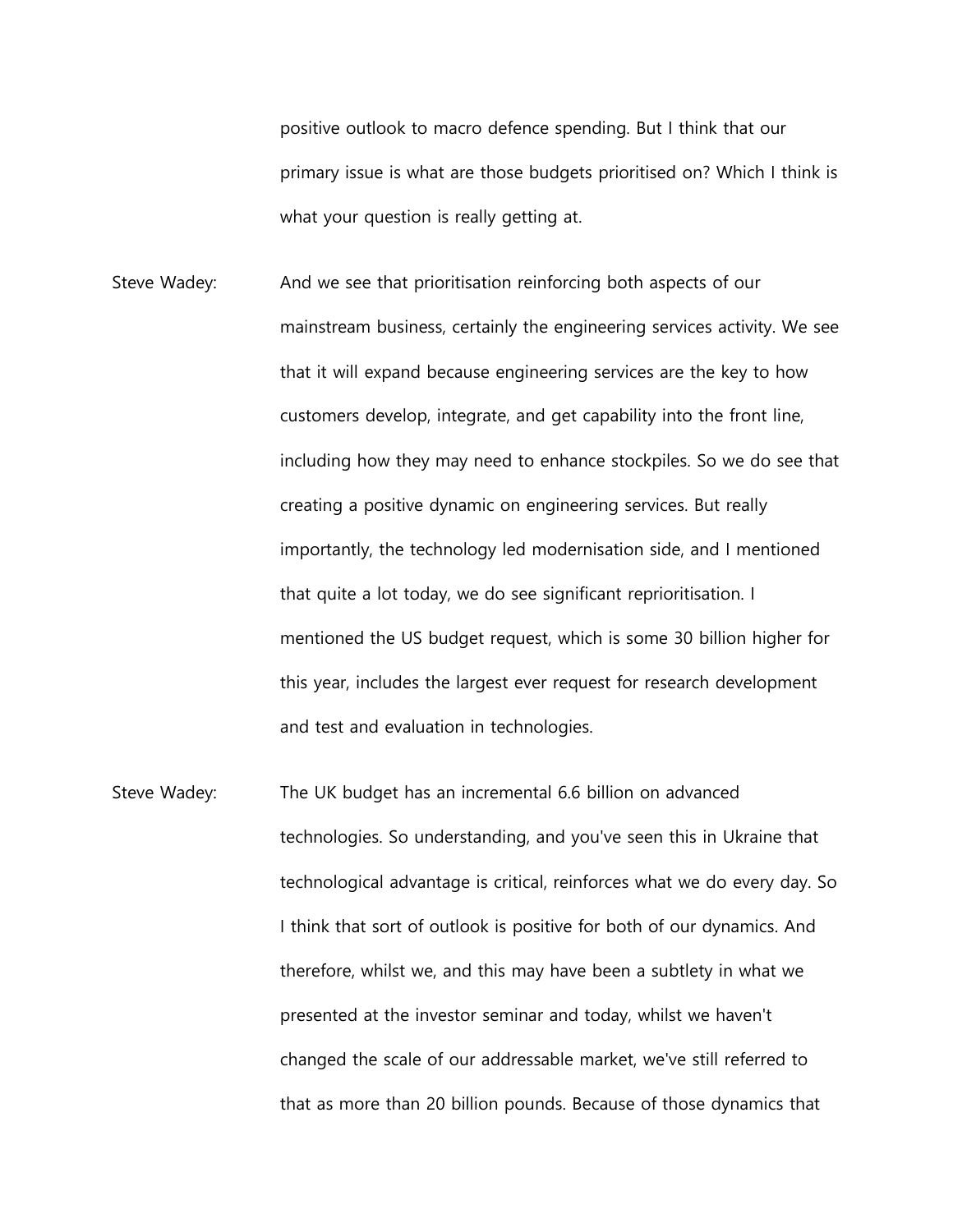I've just described, that's why we've increased the scale to 2.3 billion pounds for the company within that addressable market, because we see that heightened need in the market for the offerings that we supply.

Charles Armitage.: One more, possibly two, if I may. Inflation, can you just talk about escalation clauses, the ability to pass on inflation, what you're seeing.

Steve Wadey: Want to take this one?

- Carol Borg: Yeah, I can take that one. So, our business is largely a people business. And so wage inflation is a key element of the things that we're looking at. Steve mentioned in his presentation, we're investing 10 million in our award employee value proposition, which goes a long way at trying to address that inflationary measures, particularly for our lower income earners across the organisation. That's also, I think I mentioned as well, no, I know I mentioned, that we are investing about 100 basis points of our margin into investments. That includes inflationary measures as well.
- Carol Borg: The other side of the coin is revenue protection cost base. We enter FY 23 with 900 million of revenue under contract. We ordinarily are 50% hedged, either through cost plus contracting mechanisms or in fact variation of price clauses. And we've still got a bit to get in terms of delivering next year. So, I feel that we've got a good handle on it, on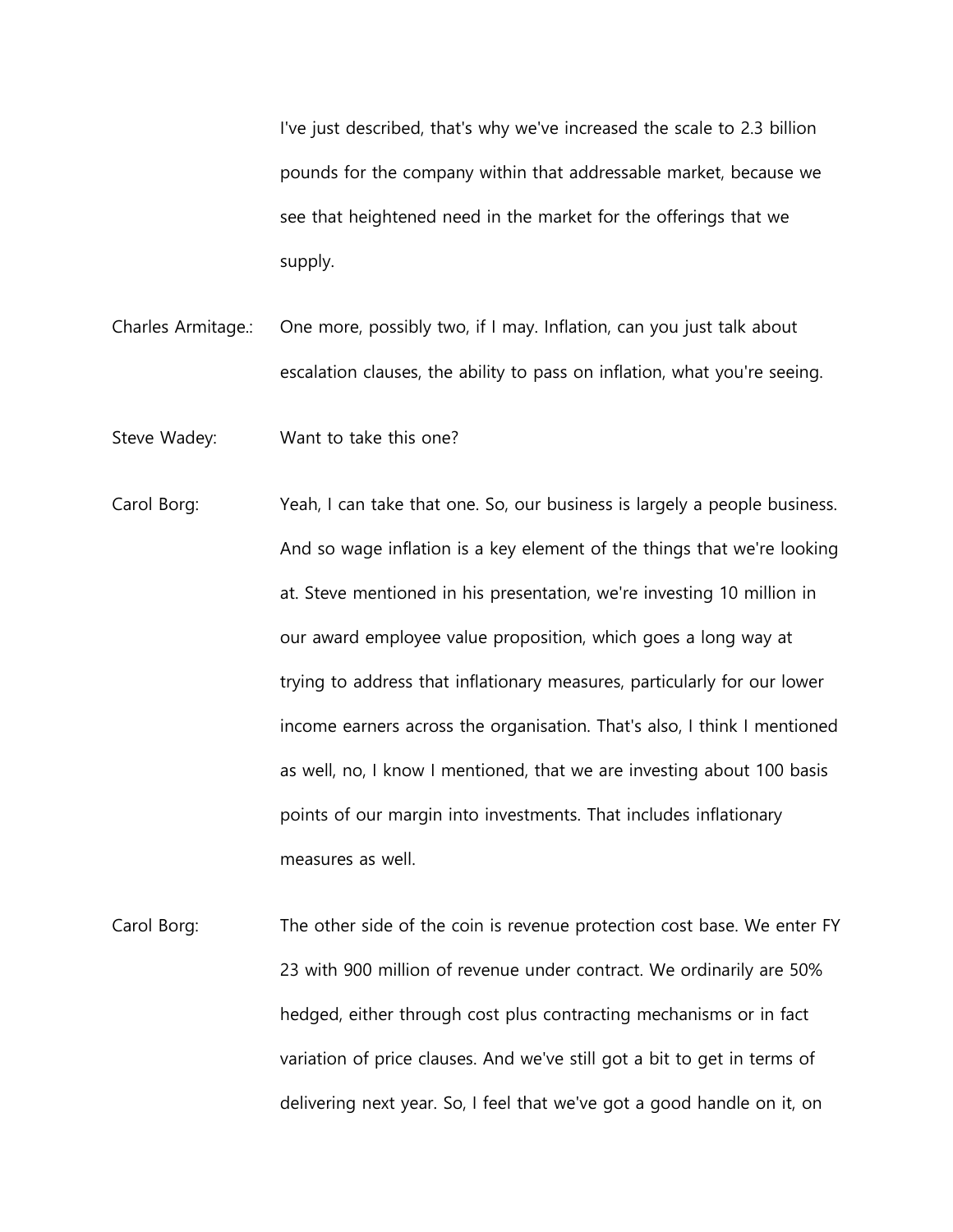the assumptions that we've included, to deal with the inflationary pressures obviously faced by other organisations as well as ours in the immediate term.

- Steve Wadey: Of course.
- Charles Armitage: 2.3 billion, mid single digit organic growth, I can work my calculator, compound growth. That gets me to about 1.7 billion. So you need to buy about 600ish million. That makes quite a dent or likely to make quite a dent in your cash pile. Back of the envelope, doesn't seem as though it's going to be an awful lot of cash to return to shareholders beyond the dividend, progressive dividend.
- Steve Wadey: Do you want to go first?
- Carol Borg: I'll go first. Yeah. Again, we have a very clear and concise capital allocation policy. Return of excess cash to shareholders is a priority, but there are obviously others that come before that. So investing in organic and inorganic opportunities is certainly there. I think our balance sheet strength also shows that we could support some leverage up to starting with a two, maybe going a bit higher than that in the short term, before we come back. But it's certainly something that we certainly is part of our strategy and something that we've set our stall out to achieve.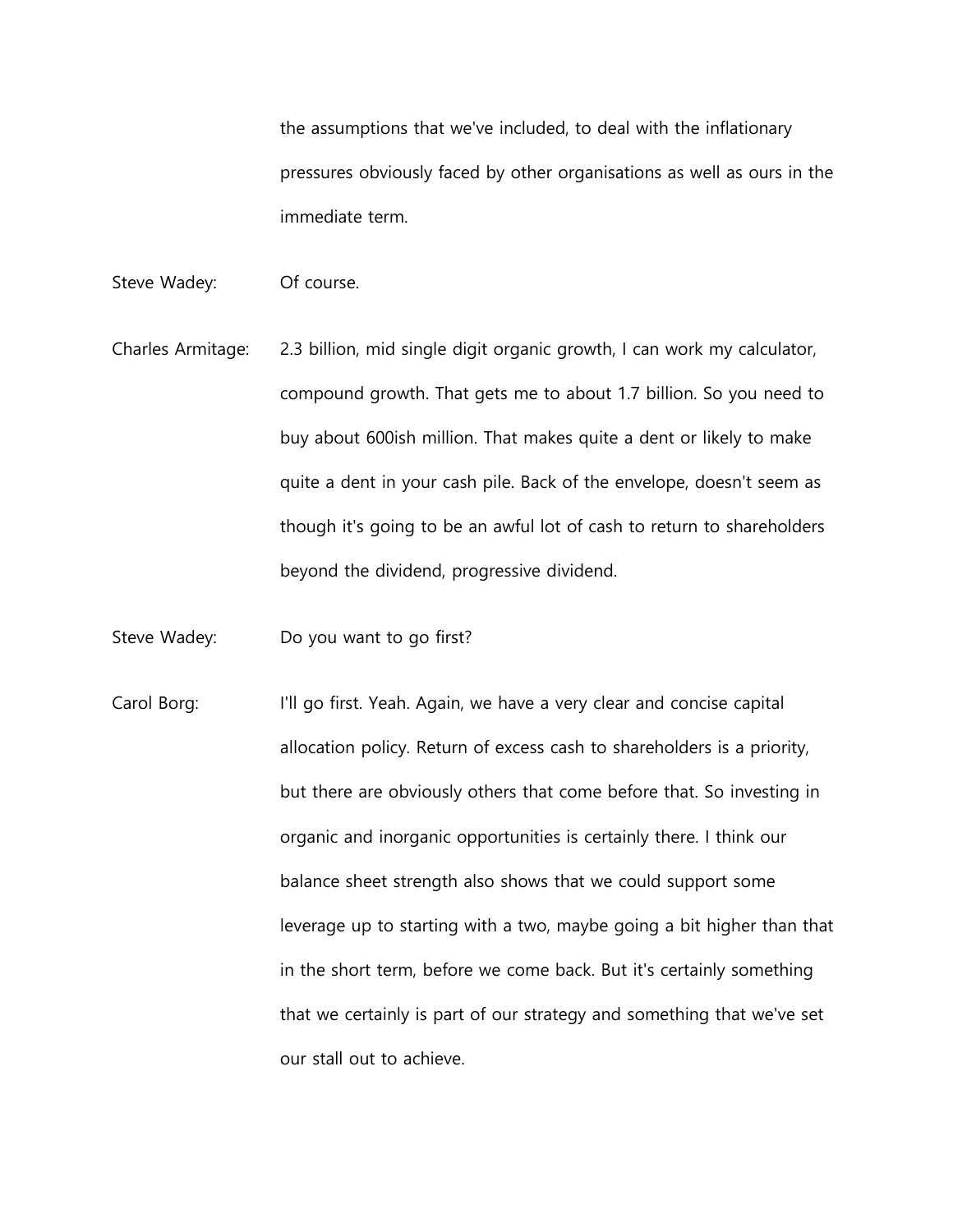- Steve Wadey: Yeah. I would just reinforce, I think we've been totally transparent about what our strategy is. We've been totally transparent about the capital allocation policy that Carol's outlined, and as you've seen from our results, from what was in the middle column, we had 3.7 million of charge related to an acquisition that we chose not to proceed with, which also shows discipline in the way that we think about acquisitions. But our priority, as Carol said, is organic growth focused on the countries that we've mentioned. But you can also see, and I mentioned Australia and US as being our priorities when it comes to acquisitions, we will put our balance sheet to work under a strategy led capital allocation policy. And that is the plan.
- Charles Armitage: Thank you for patience.

Steve Wadey: Good questions.

- Annabel: Morning. Hi, it's Annabel from Stifel. Just two questions please, after Charles' marathon. The first one on the circle chart. Thank you for that one, on page 24. Just really from a sort of an M&A standpoint, and I know that we are thinking of larger scale acquisitions. Do we have a preference here to broaden the offering in circles that are already partially filled or could we go into a blank circle as it currently stands?
- Steve Wadey: It's always hard with a generic question, but the answer is we could do either. It's a very simple depiction to try to help guide you. But yes, so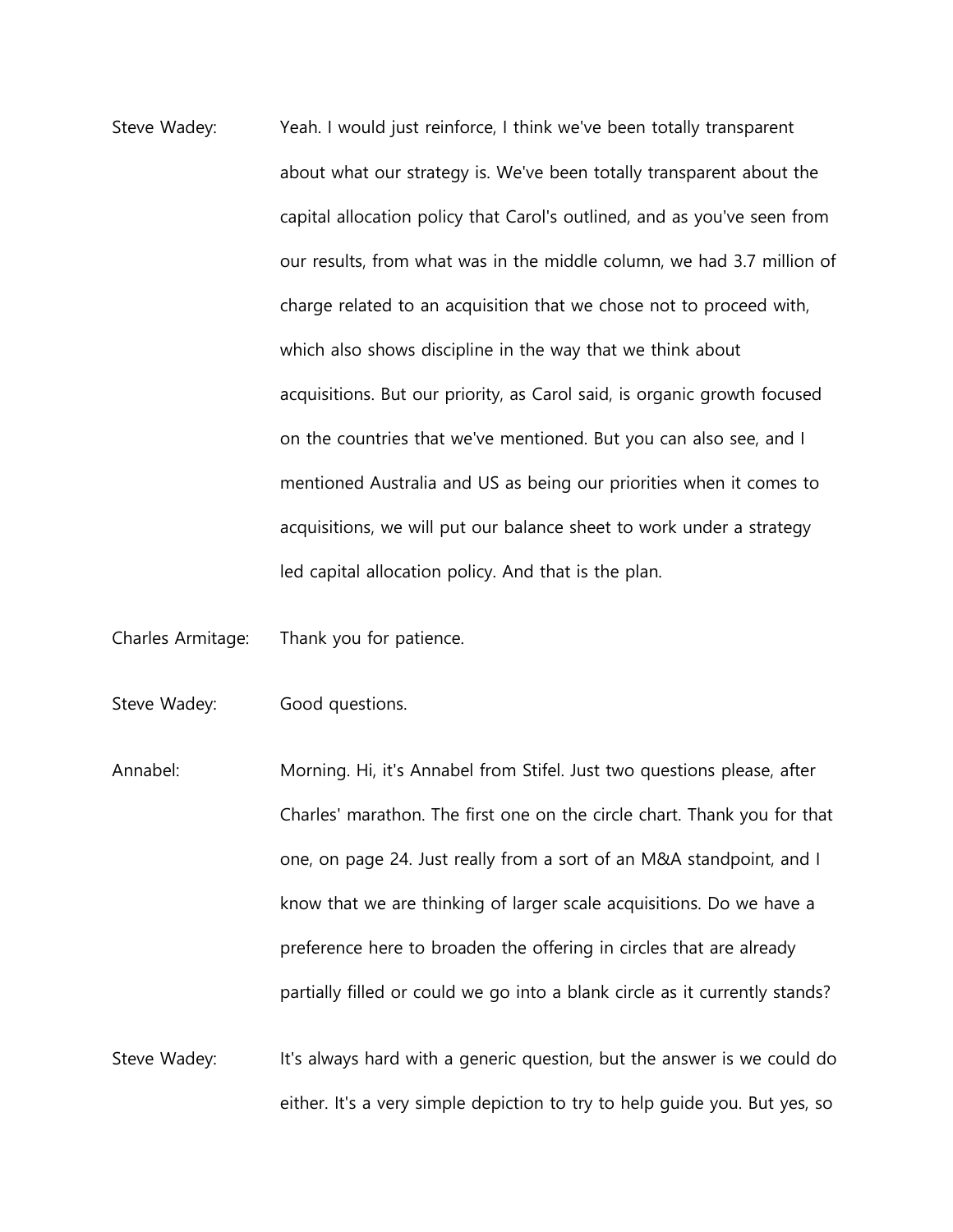if we take an example of engineering services in the US, 90+ percent of our engineering services in the US is around the army. Could we consider moving that breadth into air or maritime through an appropriate capability expansion? Yes, we could. Would we consider moving into a complete blank circle in the US around cyber and information advantage? Absolutely. Because it compliments what we currently have in the US, and we can see strong leverage across the countries in line with what we do in the UK.

Steve Wadey: So the answer is it could be both of those scenarios, Annabel. And the acquisition that we were taking exceptionally seriously during the course of the year would've filled some of those significant white spaces as well as expanding the customer domain. So it actually did both, given the scale that it was. And if your question then moves on to, "Well, are you focused purely on one scale?" The answer is no, our pipeline that we are looking at, will be looking at acquisitions in the hundred million dollar class up to multi hundred million dollar class. So again, the world of acquisitions, as we all know, it does take two to tango. But we have an active pipeline. We have many parallel discussions and time will determine exactly what we proceed with to fill in those charts.

Annabel: Cool. Thank you. Second question, possibly less generic, just on QTS. Great sort of rebound there after the delays we saw with COVID. Given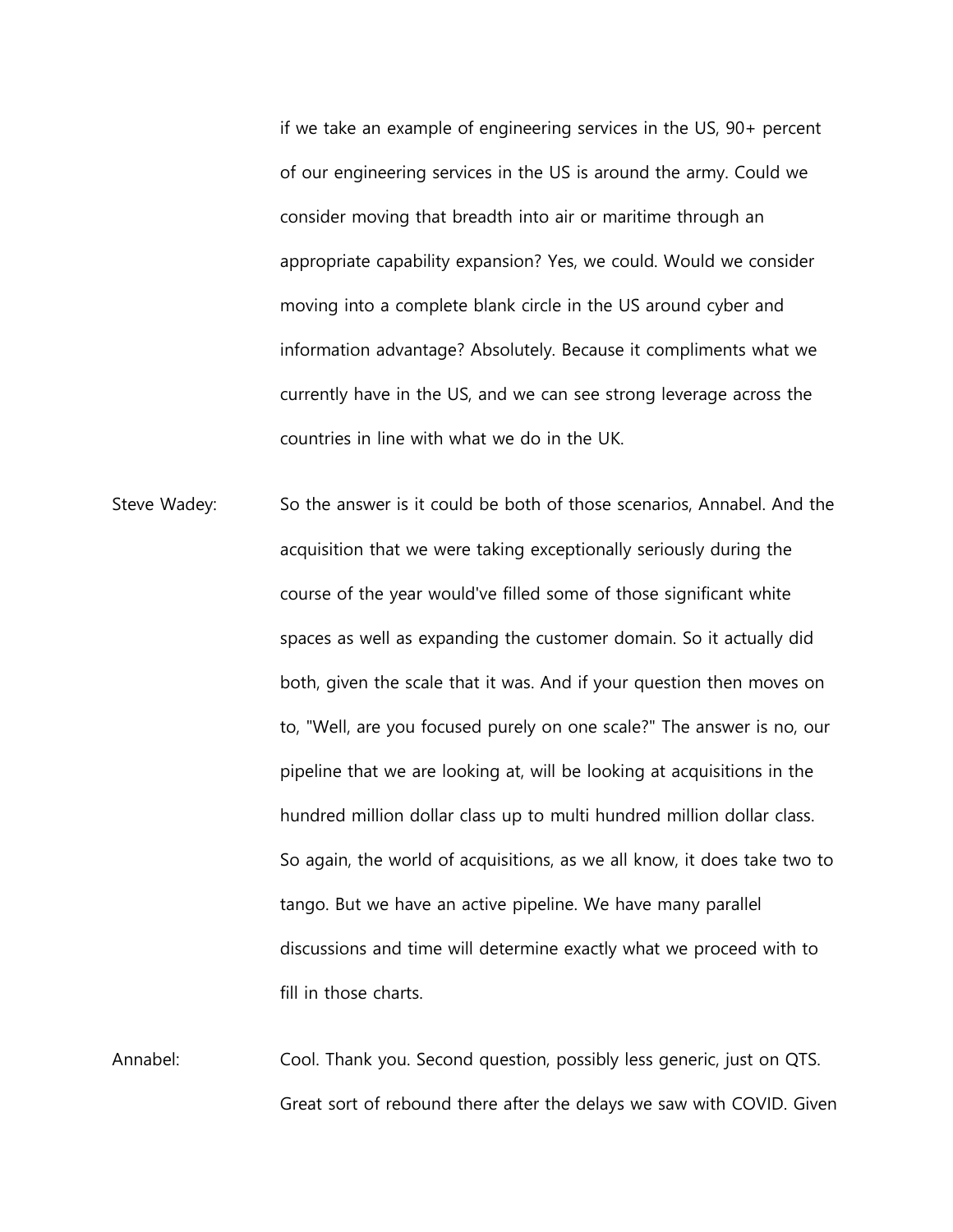new product development, winning new customers, I mean, is there sort of a way we can think of how the growth rate in that business over the next two to three years?

Steve Wadey: Yeah. Do you want to answer first?

Carol Borg: In terms of just the financials around QTS?

- Steve Wadey: Yeah.
- Carol Borg: Yeah. QTS has had a really strong rebound and we are back to FY 19 level. So we've got over the hump of COVID and I'm really encouraged with the record order intake, Annabel that we've seen in QTS this year. So, from a financial perspective, they're my comments on that. Maybe you could build on-
- Steve Wadey: I mean, I, like you, was really pleased because I remember a year or so ago being asked, "Well, given the impact on QTS, will it ever come back?" And we were very clear that the need for the type of target products and services that we provide have got long term need in this sector. And I think that's evidenced by the 42 million orders this year. So I'm really pleased that it's coming back. In terms of where the business goes in terms of product development, and we've talked about these two before, but there are two next generation products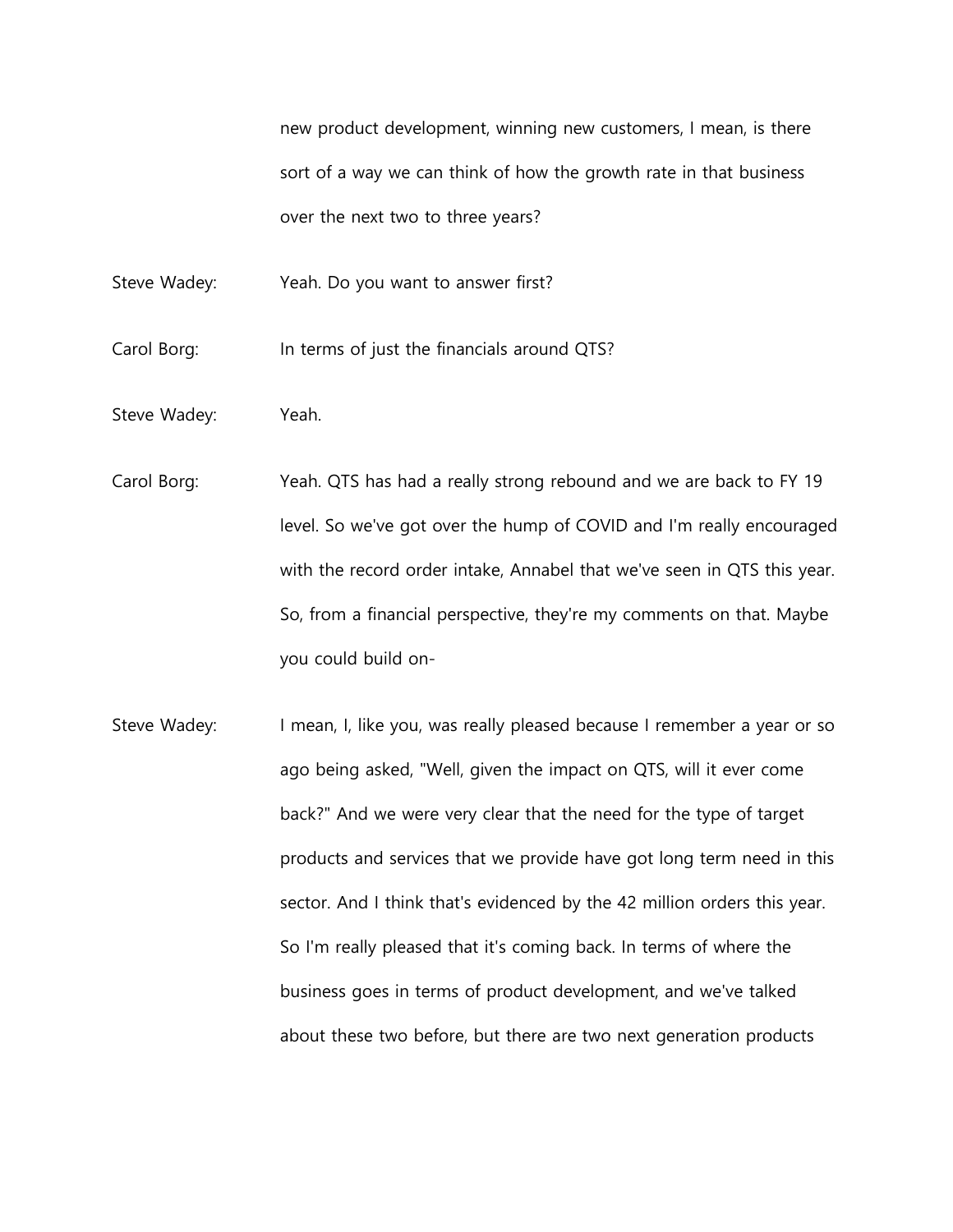that are just coming online now, which we're seeing active customer demand for.

- Steve Wadey: One of them is our supersonic target called the Rattler. in fact, we didn't talk about it because we had a lot to talk about. We won a 10 million, this is a good example of global leverage, we won a \$10 million order in the United States as a sort of a cross selling success between our Canadian operation into the US. So the US is now procuring from QTS. So that's a really significant milestone and we expect that demand for low cost supersonic targets to grow. The second that we've mentioned before is the next generation Banshee, Banshee NG, it's now completed its development testing around the sort of turn of this calendar year, and that we now have two or three customers lined up. So we see that coming forward. So we have those two next generation products that will continue the short term sort of order intake and revenue growth as it comes back.
- Steve Wadey: And then more longer term, I sort of refer to the sort of picture on the front of the presentation, the ability to have got to a point where we are now in a partnership with the Royal Navy, as an example, looking at their future maritime air force, which is then looking at how you might team effectively un-crewed systems, such as these type of advanced targets with crude aircraft, actually gives us the ability to explore further evolution of that target business. So yeah, we're doing